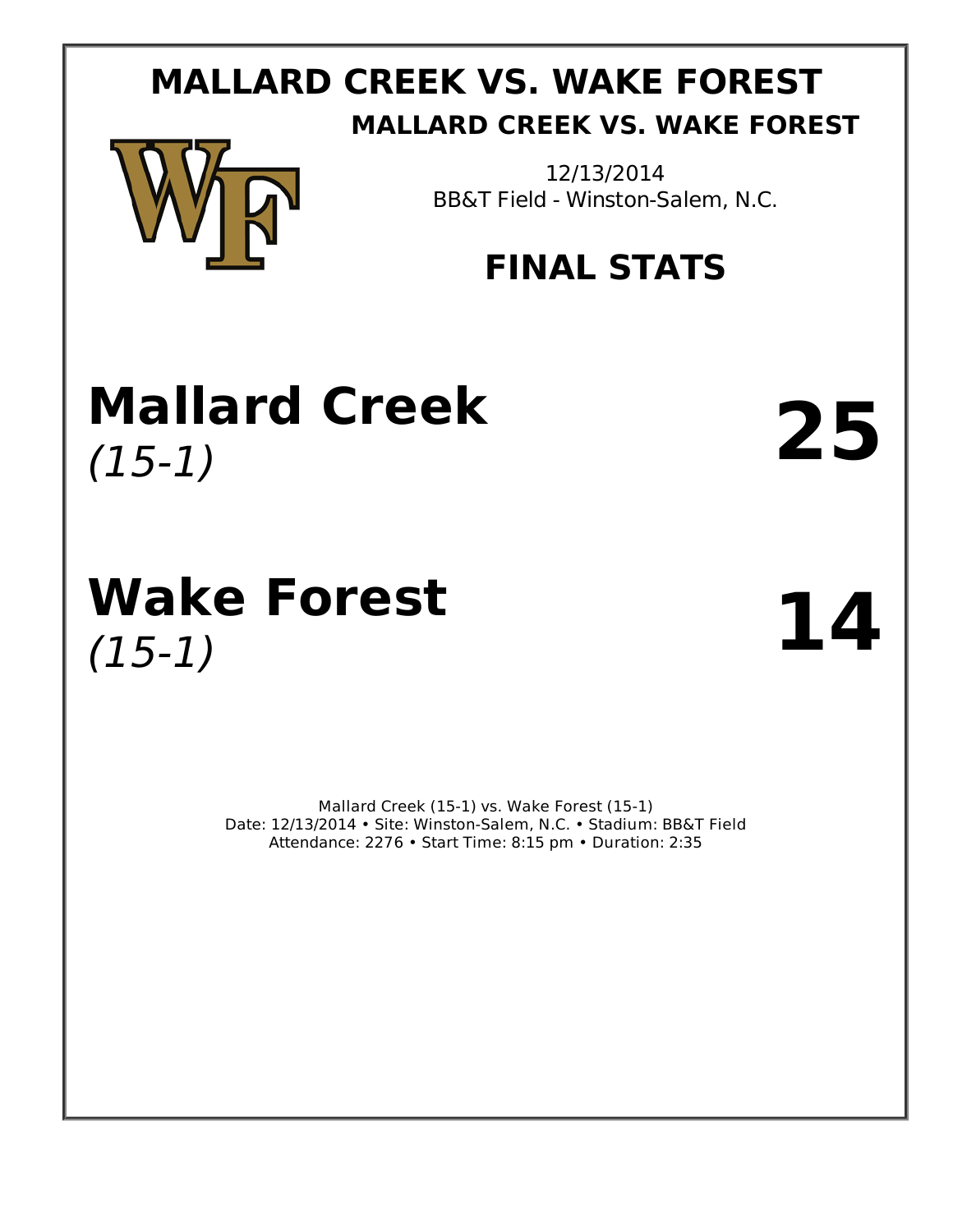# **Scoring Summary(Final) Mallard Creek vs. Wake Forest (12/13/2014 at Winston-Salem, N.C.)**

Mallard Creek (15-1) vs. Wake Forest (15-1) Date: 12/13/2014 • Site: Winston-Salem, N.C. • Stadium: BB&T Field Attendance: 2276

| <b>Score by Quarters</b> |  |  | 4 Total |
|--------------------------|--|--|---------|
| <b>Mallard Creek</b>     |  |  |         |
| Wake Forest              |  |  |         |

# **Qtr Time Scoring Play V-H**

|  | $6-0$                                                                                                                                                                                                                                                                                                                                                                                                                                                          |
|--|----------------------------------------------------------------------------------------------------------------------------------------------------------------------------------------------------------------------------------------------------------------------------------------------------------------------------------------------------------------------------------------------------------------------------------------------------------------|
|  | $12-0$                                                                                                                                                                                                                                                                                                                                                                                                                                                         |
|  | $12 - 7$                                                                                                                                                                                                                                                                                                                                                                                                                                                       |
|  | $19-7$                                                                                                                                                                                                                                                                                                                                                                                                                                                         |
|  | 19-14                                                                                                                                                                                                                                                                                                                                                                                                                                                          |
|  | 25-14                                                                                                                                                                                                                                                                                                                                                                                                                                                          |
|  | 1st 11:37 MCHS - Smith, James 70 yd TD RUSH 2-70 0:18<br>1st 04:14 MCHS - Horton, Kyle 23 yd TD PASS from Smith, James 6-41 1:13<br>2nd 02:36 WFHS - Love, Bryce 3 yd TD RUSH (KICK by Coates, Zach), 14-81 5:49<br>3rd 01:09 MCHS - Smith, James 37 yd TD RUSH (KICK by Valderama, A.), 5-60 2:13<br>4th 07:28 WFHS - Cunningham, B. 18 yd TD PASS from Moore, Mack (KICK by Coates, Zach), 6-43 2:13<br>4th 05:09 MCHS - Smith, James 1 yd TD RUSH 6-55 2:09 |

Kickoff time: 8:15 pm • End of Game: 10:50 • Total elapsed time: 2:35 Officials: Referee: Steve Sanders; Umpire: Raymond Smith; Linesman: Karl Burger; Line judge: Barry Valicek; Back judge: Glen Harris; Field judge: A. Breckenridge; Side judge: Robert Mitchell; Scorer: ;

Temperature: 46 deg • Wind: NW 6 mph • Weather: clear, cooling down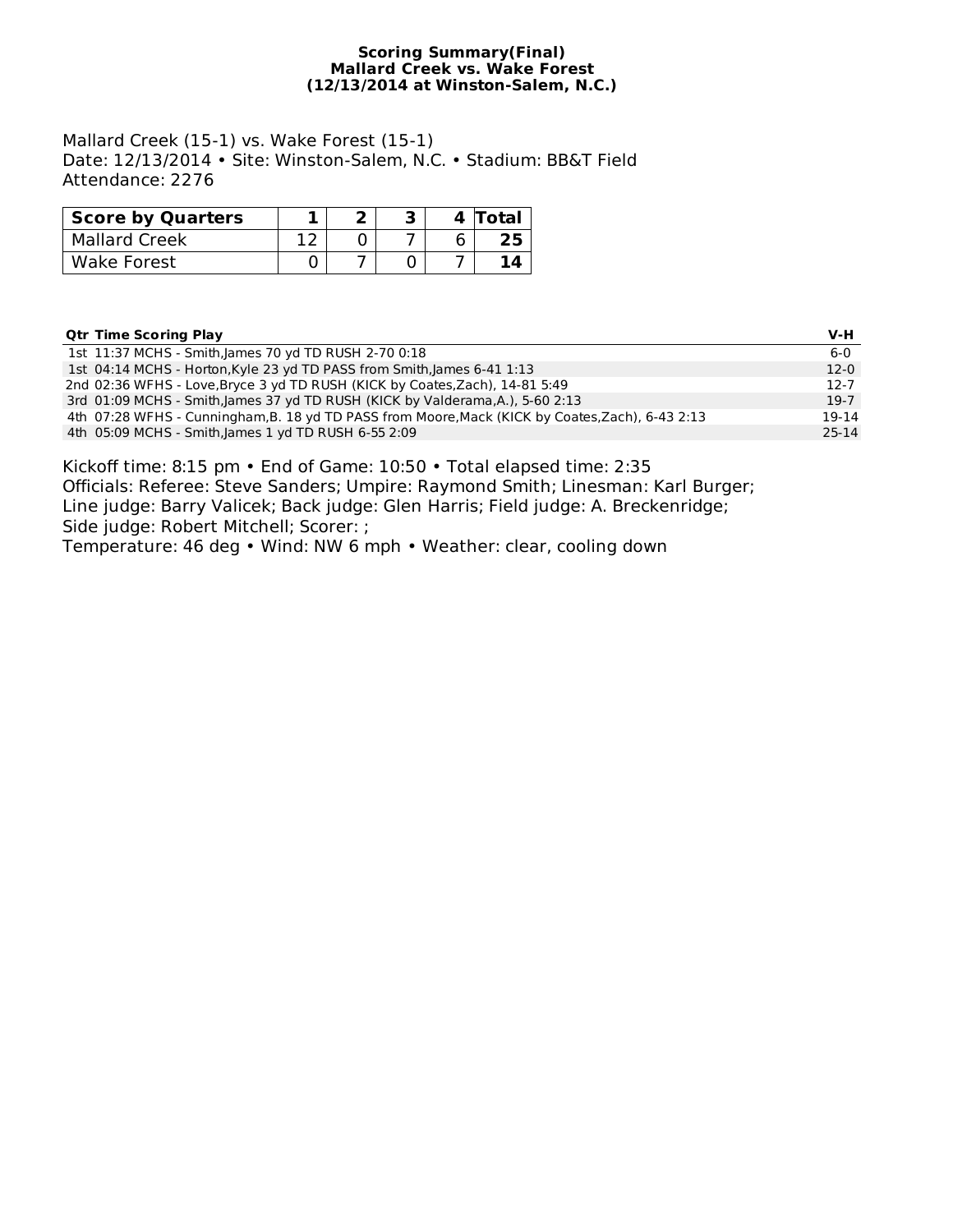# **Team Statistics(Final) Mallard Creek vs. Wake Forest (12/13/2014 at Winston-Salem, N.C.)**

|                                  | <b>MCHS</b>    | <b>WFHS</b>  |
|----------------------------------|----------------|--------------|
| <b>FIRST DOWNS</b>               | 16             | 17           |
| Rushing                          | 10             | 11           |
| Passing                          | 5              | 3            |
| Penalty                          | $\mathbf{1}$   | 3            |
| <b>NET YARDS RUSHING</b>         | 247            | 216          |
| <b>Rushing Attempts</b>          | 37             | 49           |
| Average Per Rush                 | 6.7            | 4.4          |
| <b>Rushing Touchdowns</b>        | 3              | 1            |
| <b>Yards Gained Rushing</b>      | 284            | 240          |
| <b>Yards Lost Rushing</b>        | 37             | 24           |
| <b>NET YARDS PASSING</b>         | 108            | 81           |
| Completions-Attempts-Int         | $5 - 17 - 0$   | $5 - 18 - 2$ |
| Average Per Attempt              | 6.4            | 4.5          |
| Average Per Completion           | 21.6           | 16.2         |
| Passing Touchdowns               | 1              | 1            |
| <b>TOTAL OFFENSIVE YARDS</b>     | 355            | 297          |
| Total offensive plays            | 54             | 67           |
| Average Gain Per Play            | 6.6            | 4.4          |
| Fumbles: Number-Lost             | $1-1$          | $0 - 0$      |
| Penalties: Number-Yards          | 12-107         | $4 - 40$     |
| <b>PUNTS-YARDS</b>               | $5 - 145$      | $3 - 91$     |
| Average Yards Per Punt           | 29.0           | 30.3         |
| Net Yards Per Punt               | 26.4           | 24.7         |
| Inside 20                        | 1              | 1            |
| 50+ Yards                        | 0              | 0            |
| Touchbacks                       | $\overline{0}$ | 0            |
| Fair catch                       | 0              | 0            |
| <b>KICKOFFS-YARDS</b>            | 5-230          | $3 - 148$    |
| Average Yards Per Kickoff        | 46             | 49.3         |
| Net Yards Per Kickoff            | 34.8           | 19.7         |
| Touchbacks                       | 0              | 0            |
| Punt returns: Number-Yards-TD    | $1 - 13 - 0$   | $1 - 17 - 0$ |
| Average Per Return               | 13             | 17           |
| Kickoff returns: Number-Yards-TD | $2 - 56 - 0$   | $5 - 89 - 0$ |
| Average Per Return               | 28             | 17.8         |
| Interceptions: Number-Yards-TD   | $2 - 18 - 0$   | $0 - 0 - 0$  |
| Fumble Returns: Number-Yards     |                | $1 - 0$      |
| <b>Miscellaneous Yards</b>       | 28             | $-10$        |
| <b>Possession Time</b>           | 20:32          | 27:28        |
| 1st Quarter                      | 05:19          | 06:41        |
| 2nd Quarter                      | 03:36          | 08:24        |
| 3rd Quarter                      | 03:26          | 08:34        |
| 4th Quarter                      | 08:11          | 03:49        |
| <b>Third-Down Conversions</b>    | 4 of 10        | 6 of 14      |
| <b>Fourth-Down Conversions</b>   | $0$ of $0$     | $0$ of $2$   |
| Red Zone Scores-Chances          | $1$ of $1$     | 2 of 4       |
| Touchdowns                       | 1              | 2            |
| <b>Field Goals</b>               | $0$ of $0$     | $0$ of $2$   |
| Sacks By: Number-Yards           | $2 - 16$       | $1-6$        |
| <b>PAT Kicks</b>                 | $1 - 4$        | $2 - 2$      |
| <b>Field Goals</b>               | оf             | $0$ of $2$   |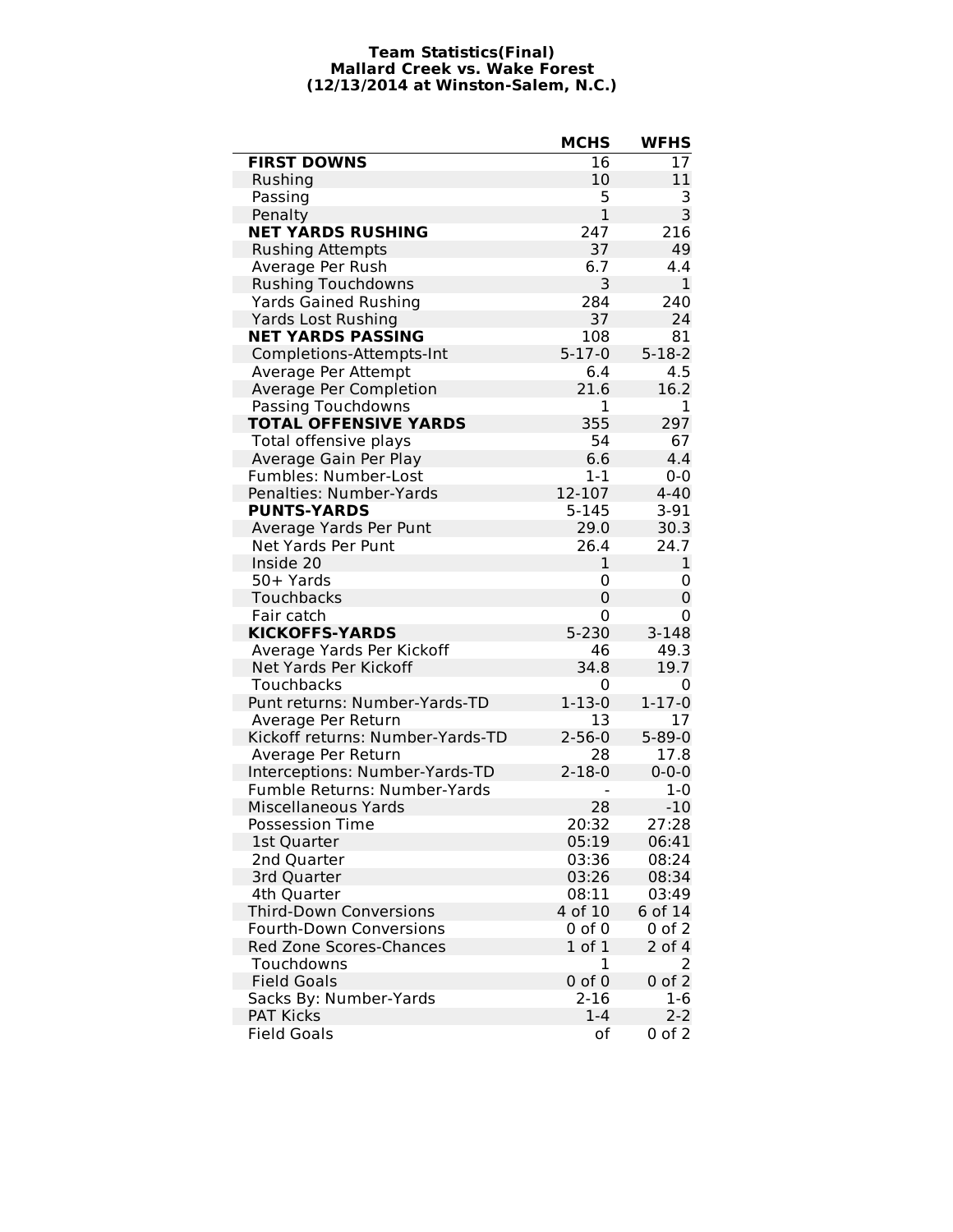# **Individual Statistics(Final) Mallard Creek vs. Wake Forest (12/13/2014 at Winston-Salem, N.C.)**

| <b>Mallard Creek</b> |                                  |                                  |                                 |                                | <b>Wake Forest</b>                |                 |                            |                          |                           |                                 |                                  |
|----------------------|----------------------------------|----------------------------------|---------------------------------|--------------------------------|-----------------------------------|-----------------|----------------------------|--------------------------|---------------------------|---------------------------------|----------------------------------|
| <b>Rushing</b>       | No.                              | Gain Loss                        | Net TD Lg                       | Avg                            | <b>Rushing</b>                    | No.             | Gain                       | Loss Net TD Lg           |                           |                                 | Avg                              |
| Smith, James         | 201<br>18                        | 15                               | 186<br>3 70                     | 10.3                           | Love, Bryce                       | 28              | 193                        | 7                        | 186                       | 1<br>35                         | 6.6                              |
| Bowman, Chancery     | 16<br>72                         | 7                                | 011<br>65                       | 4.1                            | Green, Dajuan                     | 10              | 31                         | 0                        | 31                        | 0<br>7                          | 3.1                              |
| <b>TEAM</b>          | 3<br>11                          | 15                               | $-4$<br>011                     | $-1.3$                         | Lawrence, Devon                   | 3               | 6                          | $\mathbf 0$              | 6                         | $\mathbf 0$<br>$\overline{4}$   | 2                                |
| <b>Totals</b>        | 37<br>284                        | 247<br>37                        | $\overline{3}$                  | $\overline{70}$<br>6.7         | Mitchell, Shy.                    | 4               | $\mathbf{1}$               | $\mathbf{1}$             | $\mathbf 0$               | 0<br>$\mathbf{1}$               | $\mathbf 0$                      |
|                      |                                  |                                  |                                 |                                | Moore, Mack                       | 4               | 9                          | 16                       | $-7$                      | 0<br>9                          | $-1.8$                           |
|                      |                                  |                                  |                                 |                                | <b>Totals</b>                     | 49              | 240                        | 24                       | 216                       | $\overline{35}$<br>$\mathbf{1}$ | 4.4                              |
| <b>Passing</b>       | C-A-I                            | Yds<br>th                        | Long                            | <b>Sack</b>                    | Passing                           | $C - A - I$     |                            | Yds th                   |                           | Long                            | Sack                             |
| Smith, James         | $5 - 17 - 0$                     | 108<br>$\overline{1}$            | $\overline{29}$                 | $\overline{1}$                 | Moore, Mack                       | $5 - 18 - 2$    |                            | 81<br>$\overline{1}$     |                           | $\overline{35}$                 | 2                                |
| <b>Totals</b>        | 5-170                            | $\overline{108}$<br>$\mathbf{1}$ | 29                              | $\overline{1}$                 | <b>Totals</b>                     | 5-182           |                            | $\overline{81}$<br>1     |                           | $\overline{35}$                 | $\overline{2}$                   |
| Receiving            | No.                              | Yards                            | TD                              | Long                           | <b>Receiving</b>                  |                 | No.                        | Yards                    |                           | TD                              | Long                             |
| Grier, Vernon        | 4                                | 85                               | $\mathbf 0$                     | 29                             | Cunningham, B.                    |                 | $\overline{2}$             |                          | 53                        | 1                               | 35                               |
| Horton, Kyle         | 1                                | 23                               | 1                               | 23                             | Love, Bryce                       |                 | $\overline{2}$             |                          | 15                        | 0                               | 8                                |
| <b>Totals</b>        | 5                                | 108                              | $\mathbf{1}$                    | 29                             | Mitchell, Shy.                    |                 | 1                          |                          | 13                        | 0                               | 13                               |
|                      |                                  |                                  |                                 |                                | <b>Totals</b>                     |                 | 5                          |                          | 81                        | $\mathbf{1}$                    | $\overline{35}$                  |
| Punting              | No.<br>Yds                       | Avg                              | Long                            | In20<br>TB                     | <b>Punting</b>                    | No.             | Yds                        | Avg                      | Long                      | In20                            | ТB                               |
| Bowman, Chancery     | 4<br>145                         | 36.2                             | 41                              | 1<br>$\mathbf 0$               | Westberry, Cole                   | 3               | 91                         | 30.3                     | 39                        |                                 | 1<br>0                           |
| TEAM                 | 1<br>0                           | 0.0                              | 0                               | 0<br>0                         | <b>Totals</b>                     | 3               | 91                         | 30.3                     | 39                        |                                 | $\overline{0}$<br>$\mathbf{1}$   |
| <b>Totals</b>        | 5<br>145                         | 29.0                             | 41                              | $\overline{0}$<br>$\mathbf{1}$ |                                   |                 |                            |                          |                           |                                 |                                  |
| <b>Returns</b>       | Punt<br>Yds Lg<br>No.            | <b>Kickoff</b><br>Yds Lg<br>No   |                                 | Intercept<br>No Yds Lg         | <b>Returns</b>                    | Punt<br>No      | Yds Lg                     | <b>Kickoff</b><br>No     | Yds Lg                    | <b>Intercept</b><br>No          | Yds Lg                           |
| Henderson, Amari     | $\Omega$<br>$\Omega$<br>$\Omega$ | $\Omega$<br>0                    | $\Omega$<br>$\mathbf{1}$        | $-1$<br>0                      | Campbell, Sidney                  | $\Omega$        | $\Omega$<br>0              | $\overline{2}$<br>33     | 17                        | $\Omega$                        | $\mathbf 0$<br>0                 |
| Grier, Vernon        | $\Omega$<br>0<br>$\Omega$        | 56 35<br>2                       | $\Omega$                        | 0<br>$\Omega$                  | Love, Bryce                       | 0               | $\mathbf 0$<br>0           | 1                        | 33 33                     | $\Omega$                        | 0<br>0                           |
| Horton, Kyle         | 1<br>13 13                       | 0<br>0                           | 0<br>0                          | 0<br>0                         | Lawrence, Devon                   | 0               | 0<br>$\overline{0}$        | 1                        | 8<br>8                    | 0                               | 0<br>0                           |
| Gaddy, Marquise      | $\Omega$<br>$\Omega$<br>$\Omega$ | 0<br>0                           | $\mathbf{1}$<br>0               | 19 19                          | Hodge, Darius                     | $\Omega$<br>0   | 0<br>$\mathbf 0$<br>6<br>6 | $\mathbf{1}$<br>0        | 15 15<br>0<br>$\mathbf 0$ | 0<br>0                          | $\Omega$<br>0<br>0<br>0          |
| <b>Totals</b>        | $\overline{1}$<br>13<br>13       | 2<br>56                          | 35<br>$\overline{2}$            | 18<br>19                       | Terry,Javon<br>Lawrence, Dexter   | 1               | 11<br>0                    | 0                        | 0<br>0                    | 0                               | $\Omega$<br>$\mathbf 0$          |
|                      |                                  |                                  |                                 |                                | <b>Totals</b>                     | $\mathbf{1}$    | 6<br>17                    | 5<br>89                  | 33                        | $\overline{0}$                  | $\overline{0}$<br>$\overline{0}$ |
|                      |                                  |                                  |                                 |                                |                                   |                 |                            |                          |                           |                                 |                                  |
| Field goals          | <b>Otr Time</b>                  | <b>Dist</b>                      | Result                          |                                | <b>Field goals</b>                | <b>Otr Time</b> |                            | <b>Dist</b>              |                           | Result                          |                                  |
|                      |                                  |                                  |                                 |                                | Coates.Zach                       | 1st             | 08:49                      | 32 yards                 |                           | blkd                            |                                  |
|                      |                                  |                                  |                                 |                                | Coates, Zach                      | 2 <sub>nd</sub> | 00:01                      | 37 yards                 |                           | blkd                            |                                  |
| Kickoffs             | No.<br>Yards                     |                                  | ΤВ<br>Avg                       | OВ                             | <b>Kickoffs</b>                   | No.             | Yards                      |                          | Avg                       | тв                              | OВ                               |
| Degrassi, Alex.      | 5<br>230 yards                   | 46                               | $\overline{0}$                  | $\Omega$                       | Westberry, Cole                   | 3               | 148 yards                  |                          | 49.3                      | $\overline{0}$                  | $\mathbf{1}$                     |
| All-purpose          | Run                              | KR<br><b>Rcv</b>                 | <b>PR IR</b>                    | <b>Total</b>                   | All-purpose                       |                 | Run                        | KR<br><b>Rcv</b>         | PR IR                     |                                 | Total                            |
| Smith, James         | 186                              | 0<br>0                           | 0<br>0                          | 186                            | Love, Bryce                       |                 | 186                        | 15<br>33                 | 0                         | 0                               | 234                              |
| Grier,Vernon         | $\Omega$                         | 85<br>56                         | 0<br>$\Omega$                   | 141                            | Cunningham, B.                    |                 | 0                          | 53<br>0                  | $\Omega$                  | 0                               | 53                               |
| Bowman, Chancery     | 65<br>0                          | $\Omega$<br>$\Omega$<br>23<br>0  | 0<br>$\Omega$<br>13<br>$\Omega$ | 65<br>36                       | Campbell, Sidney<br>Green, Dajuan |                 | $\Omega$<br>31             | $\Omega$<br>33<br>0<br>0 | 0<br>0                    | $\Omega$<br>$\Omega$            | 33<br>31                         |
| Horton, Kyle         |                                  |                                  |                                 |                                |                                   |                 |                            |                          |                           |                                 |                                  |

FUMBLES: Mallard Creek- Smith,James 1-1 . Wake Forest- .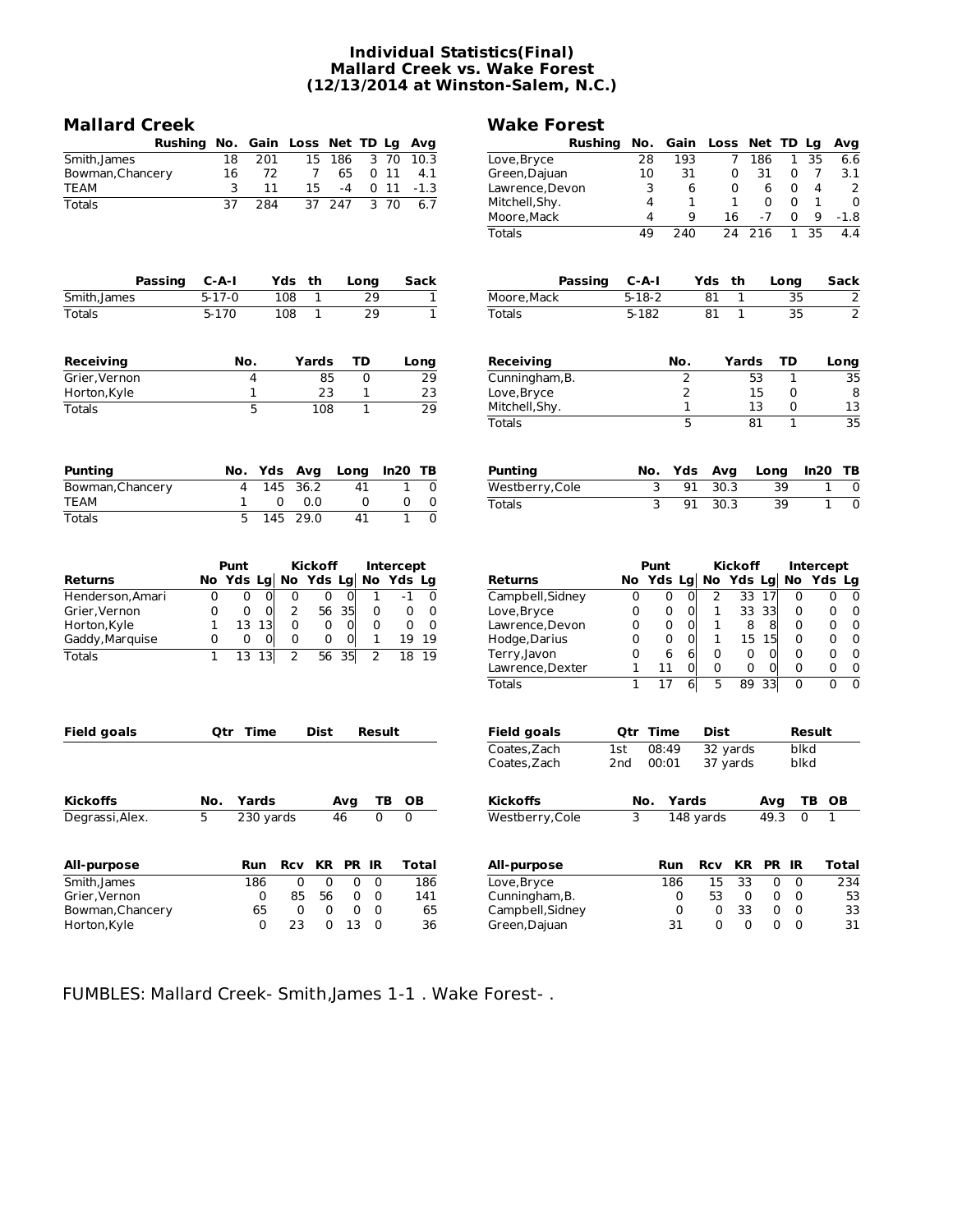# **Defensive Statistics(Final) Mallard Creek vs. Wake Forest (12/13/2014 at Winston-Salem, N.C.)**

| #              | <b>Mallard Creek</b> | Solo            | Ast             | <b>Total</b>   | Sacks-Yds                    | <b>TFL-Yds</b>               | FF                                             | <b>FR-Yds</b>                      | Int-Yds                  | <b>BrUp</b>                  | <b>Blks</b>                                | QBH            |
|----------------|----------------------|-----------------|-----------------|----------------|------------------------------|------------------------------|------------------------------------------------|------------------------------------|--------------------------|------------------------------|--------------------------------------------|----------------|
| 32             | Ingram, Tharon       | 5               | 10              | 15             |                              | $0.5 - 0$                    |                                                |                                    |                          | $\overline{a}$               |                                            |                |
|                | 34 Bright, Jarell    | 3               | 11              | 14             | $1.5 - 12$                   | $2.5 - 15$                   | $\overline{\phantom{a}}$                       |                                    |                          | $\overline{\phantom{a}}$     |                                            |                |
| 21             | Mines, Devin         | 4               | 6               | 10             | $\overline{\phantom{0}}$     | $\overline{a}$               | $\blacksquare$                                 | $\overline{a}$                     |                          | $\mathbf 1$                  | $\overline{a}$                             |                |
|                | 25 Gaddy, Marquise   | 5               | $\overline{3}$  | 8              | $\overline{\phantom{a}}$     | $\overline{a}$               | $\overline{\phantom{a}}$                       | $\blacksquare$                     | $1 - 19$                 | $\overline{\phantom{a}}$     | $\qquad \qquad -$                          |                |
| 9              | Bremby, Tyheim       | 2               | 5               | 7              |                              | $0.5 - 1$                    |                                                | $\overline{a}$                     |                          | $\frac{1}{2}$                | $\overline{a}$                             |                |
|                | 11 Neal, Jonathan    | $\overline{2}$  | $\overline{4}$  | 6              | $0.5 - 4$                    | $1.0 - 4$                    |                                                |                                    |                          | $\overline{\phantom{a}}$     | $\qquad \qquad -$                          | $\mathbf{1}$   |
|                | 88 Suydam, Randy     | 1               | $\overline{4}$  | 5              | $\blacksquare$               | $1.5 - 4$                    | $\overline{a}$                                 | $\overline{a}$                     | $\blacksquare$           | $\blacksquare$               | $\blacksquare$                             |                |
|                | 51 Brown, Joshua     | $\mathbf{1}$    | 3               | 4              | $\overline{\phantom{0}}$     | $\overline{a}$               | $\blacksquare$                                 | $\blacksquare$                     | $\blacksquare$           | $\mathbf{1}$                 | $\qquad \qquad \blacksquare$               |                |
|                | 22 Ricketts, Travon  | 0               | 3               | 3              | $\overline{a}$               | $\blacksquare$               | $\blacksquare$                                 | $\overline{a}$                     | $\overline{a}$           | $\blacksquare$               | $\blacksquare$                             |                |
|                | 27 Charleston, C.    | $\mathbf{1}$    | $\overline{2}$  | 3              | $\overline{a}$               | $\qquad \qquad \blacksquare$ | $\blacksquare$                                 | $\overline{\phantom{0}}$           | $\blacksquare$           | $\overline{\phantom{a}}$     | $\blacksquare$                             |                |
|                | 57 Gordon, John      | 0               | 3               | 3              |                              | $\overline{\phantom{a}}$     | $\blacksquare$                                 |                                    |                          | $\overline{\phantom{a}}$     |                                            |                |
|                | 24 Bowie, Myles      | 0               | $\overline{2}$  | 2              |                              | $\qquad \qquad -$            |                                                |                                    |                          | $\overline{a}$               |                                            |                |
| 4              | Henderson, Amari     | 1               | $\mathbf 0$     | 1              |                              | $\blacksquare$               | $\blacksquare$                                 |                                    | $1 - 1$                  | $\overline{a}$               |                                            |                |
|                | 20 Evans, Richard    | 0               | $\mathbf{1}$    | $\mathbf 1$    |                              | $\qquad \qquad \blacksquare$ | $\overline{\phantom{a}}$                       |                                    |                          | $\qquad \qquad -$            | $\overline{\phantom{a}}$                   |                |
|                | 29 Talley, Tanner    | 1               | $\Omega$        | 1              | $\overline{a}$               | ÷.                           | $\overline{a}$                                 | $\overline{a}$                     |                          | $\sim$                       | $\overline{a}$                             |                |
|                | 73 Gibson, Grant     | 0               | 1               | 1              |                              |                              | $\blacksquare$                                 | $\overline{\phantom{a}}$           |                          | $\qquad \qquad \blacksquare$ | $\qquad \qquad \blacksquare$               |                |
|                | <b>Totals</b>        | $\overline{26}$ | $\overline{58}$ | 84             | $2 - 16$                     | $6.0 - 24$                   | $\overline{0}$                                 | $0 - 0$                            | $2 - 18$                 | $\overline{2}$               | $\overline{0}$                             | $\overline{1}$ |
|                |                      |                 |                 |                |                              |                              |                                                |                                    |                          |                              |                                            |                |
|                |                      |                 |                 |                |                              |                              |                                                |                                    |                          |                              |                                            |                |
| #              | <b>Wake Forest</b>   | Solo            | Ast             | <b>Total</b>   | Sacks-Yds                    | <b>TFL-Yds</b>               | FF                                             | FR-Yds                             | Int-Yds                  | <b>BrUp</b>                  | <b>Blks</b>                                | <b>QBH</b>     |
|                | 42 Brannock, G.      | 4               | 5               | 9              | $\blacksquare$               |                              | $\overline{\phantom{0}}$                       |                                    |                          | $\overline{a}$               |                                            |                |
|                | Small, Ki'mon        | 5               | $\overline{2}$  | 7              | $\qquad \qquad \blacksquare$ |                              |                                                |                                    |                          | $\blacksquare$               |                                            |                |
|                | 33 Campbell, Jake    | 1               | 6               | 7              | $\overline{a}$               | $0.5 - 1$                    | $\overline{\phantom{0}}$                       | $\overline{a}$                     | $\overline{\phantom{0}}$ | $\blacksquare$               | $\overline{\phantom{0}}$                   |                |
| $\overline{4}$ | Britt, Jesse         | 4               | 2               | 6              | $\overline{a}$               |                              |                                                |                                    |                          | 1                            | $\overline{\phantom{a}}$                   |                |
|                | 50 Constantino, C.   | 1               | 4               | 5              | $1.0 - 6$                    | $2.0 - 10$                   | $\overline{\phantom{a}}$                       | $\overline{\phantom{0}}$           | $\blacksquare$           | $\blacksquare$               | $\overline{a}$                             |                |
|                | 44 Hodge, Darius     | 1               | 3               | $\overline{4}$ | $\overline{\phantom{a}}$     | $\overline{\phantom{a}}$     | $\blacksquare$                                 | $\overline{\phantom{0}}$           | $\blacksquare$           | $\blacksquare$               | $\blacksquare$                             |                |
|                | 25 Staley Jr., A.    | 1               | 2               | 3              | $\blacksquare$               | $\overline{a}$               | $\overline{\phantom{a}}$                       | $\overline{\phantom{0}}$           | $\overline{\phantom{0}}$ | $\blacksquare$               | $\blacksquare$                             |                |
|                | 10 Cunningham, B.    | 2               | 0               | $\overline{2}$ | $\blacksquare$               | $\qquad \qquad \blacksquare$ | $\overline{\phantom{a}}$                       | $\overline{\phantom{0}}$           | $\overline{\phantom{a}}$ | $\overline{\phantom{a}}$     | $\qquad \qquad \blacksquare$               |                |
|                | 32 Medlin, Brandon   | 1               | $\mathbf 1$     | 2              | $\blacksquare$               | $\overline{a}$               | $\overline{\phantom{a}}$                       | $\overline{a}$                     | $\overline{\phantom{0}}$ | $\blacksquare$               | $\overline{\phantom{0}}$                   |                |
|                | 45 Terry, Javon      | 0               | $\overline{2}$  | $\overline{2}$ | $\overline{\phantom{a}}$     |                              | $\qquad \qquad \blacksquare$                   | $\overline{\phantom{a}}$           | $\overline{\phantom{a}}$ | $\overline{\phantom{a}}$     | $\qquad \qquad \blacksquare$               |                |
|                | 76 Terry, Antwain    | 1               | 1               | 2              | $\blacksquare$               | $0.5 - 2$                    | $\overline{\phantom{a}}$                       |                                    |                          | $\overline{a}$               | $\overline{a}$                             | 1              |
| 6              | Thomas, Tyler        | 1               | 0               | $\mathbf{1}$   | $\blacksquare$               |                              | $\overline{\phantom{a}}$                       |                                    |                          | $\qquad \qquad \blacksquare$ | $\qquad \qquad \blacksquare$               |                |
| 71             | Lawrence, Dexter     | 1               | 0               | 1              | $\overline{a}$               | $1.0 - 5$                    | 1                                              | $1 - 0$                            |                          | $\overline{a}$               | $\overline{a}$                             | 1              |
|                | 73 Kirby, Kirrian    | $\mathbf{1}$    | 0               | $\mathbf{1}$   | $\blacksquare$               | $\qquad \qquad \blacksquare$ | $\blacksquare$                                 | $\blacksquare$                     | $\blacksquare$           | $\overline{\phantom{a}}$     | $\qquad \qquad \blacksquare$               |                |
|                | 94 Gill, Xach        | 24              | 28              | 52             | $1-6$                        | $4.0 - 18$                   | $\qquad \qquad \blacksquare$<br>$\overline{1}$ | $\blacksquare$<br>$\overline{1-0}$ | $0 - 0$                  | 1<br>$\overline{2}$          | $\overline{\phantom{0}}$<br>$\overline{0}$ | $\overline{2}$ |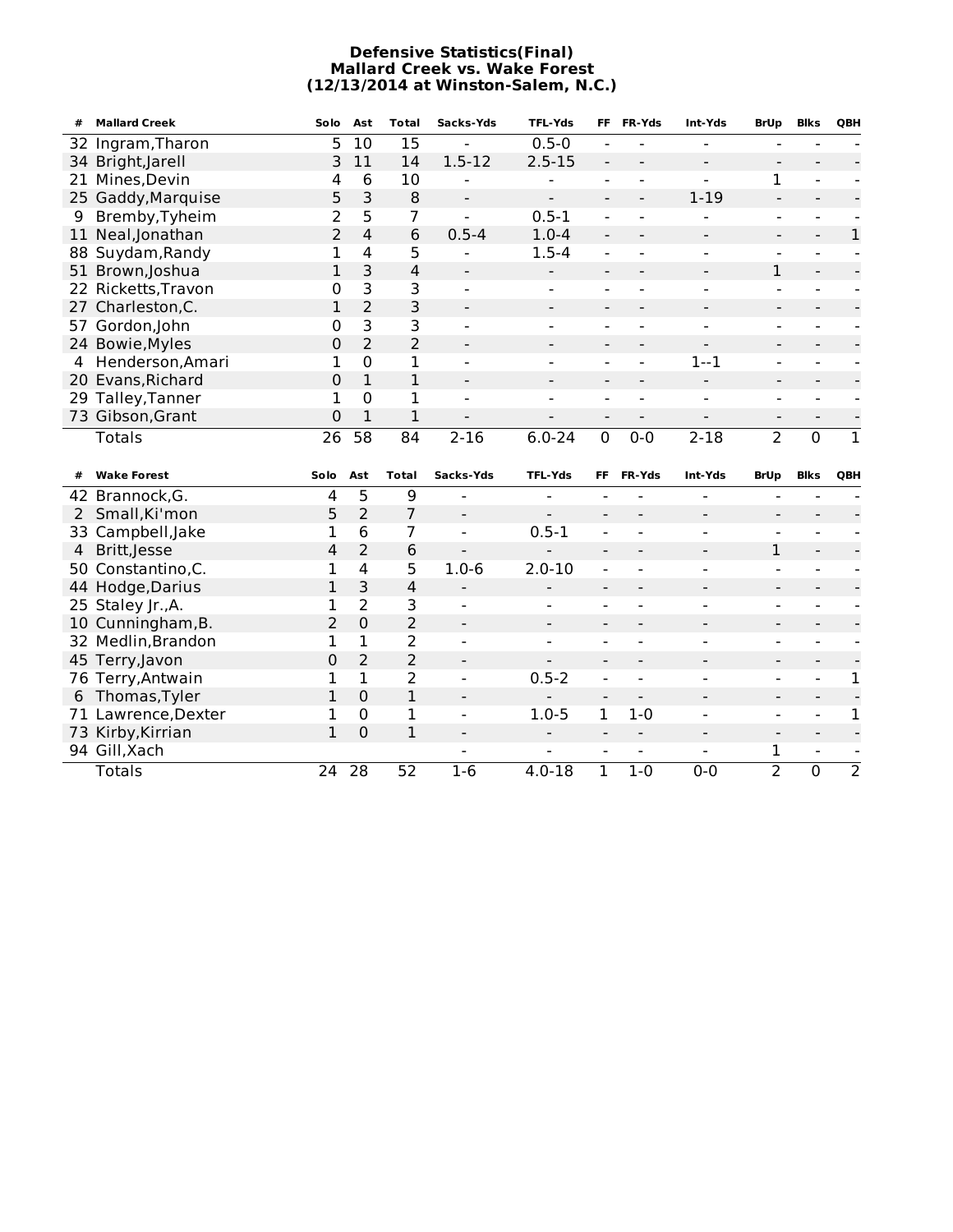# **Participation Report(Final) Mallard Creek vs. Wake Forest (12/13/2014 at Winston-Salem, N.C.)**

# **Mallard Creek Pos ## OFFENSE**

| г vэ      | $\bm{\pi}$ $\bm{\pi}$ | UI I LIVJL       |
|-----------|-----------------------|------------------|
| <b>WR</b> | $\mathbf{2}$          | Harbison, Javon  |
| WR        | 5                     | Grier, Vernon    |
| WR        | 6                     | Medley, Mahlon   |
| QB        | 7                     | Smith, James     |
| WR        | 10                    | Horton, Kyle     |
| RB        | 17                    | Bowman, Chancery |
| LT.       | 71                    | Douglass, Eric   |
| C         | 72                    | Brown, Jerome    |
| RG        | 73                    | Gibson,Grant     |
| LG        | 74                    | Simpson,De'jour  |
| RT        | 76                    | Phillips, Gary   |
|           |                       |                  |
|           |                       |                  |
| Pos       | ##                    | <b>DEFENSE</b>   |
| CB        | 4                     | Henderson, Amari |
| LВ        | 9                     | Bremby, Tyheim   |
| СB        | 14                    | Middleton, R.    |
| SS        | 21                    | Mines,Devin      |
| DE        | 22                    | Ricketts, Travon |
| FS        | 25                    | Gaddy, Marquise  |
| LB        | 32                    | Ingram, Tharon   |
| DE        | 34                    | Bright, Jarell   |
| LВ        | 51                    | Brown,Joshua     |

DT 88 Suydam,Randy

# **Wake Forest**

# **Pos ## OFFENSE** WR 10 Cunningham,B. QB 12 Moore,Mack RB 22 Love,Bryce FB 23 Green,Dajuan RB 31 Lawrence,Devon RG 62 Arabi,Ray

- C 63 Locklear,B.
- RT 64 Ashley,Adam
- LG 65 McCune,Konnor
- LT 73 Kirby,Kirrian
- TE 84 Pritzlaff,Jacob

# **Pos ## DEFENSE**

| FS | 2  | Small, Ki'mon    |
|----|----|------------------|
| CВ | 4  | Britt, Jesse     |
| CВ | 24 | Anthony, Matt    |
| LB | 32 | Medlin, Brandon  |
| LB | 42 | Brannock, G.     |
| SS | 44 | Hodge, Darius    |
| LB | 50 | Constantino, C.  |
| LB | 51 | Stollmeyer, Kyle |
| ΝG | 71 | Lawrence, Dexter |
| DE | 76 | Terry, Antwain   |
| DE | 94 | Gill, Xach       |
|    |    |                  |

**Mallard Creek:** 11-Neal,Jonathan; 20-Evans,Richard; 24-Bowie,Myles; 27-Charleston,C.; 29-Talley,Tanner; 92-Valderama,A.; 95- Degrassi,Alex.;

**Wake Forest:** 3-Mitchell,Shy.; 6-Thomas,Tyler; 17-Westberry,Cole; 21-Campbell,Sidney; 25-Staley Jr.,A.; 33-Campbell,Jake; 35- Coates,Zach; 45-Terry,Javon;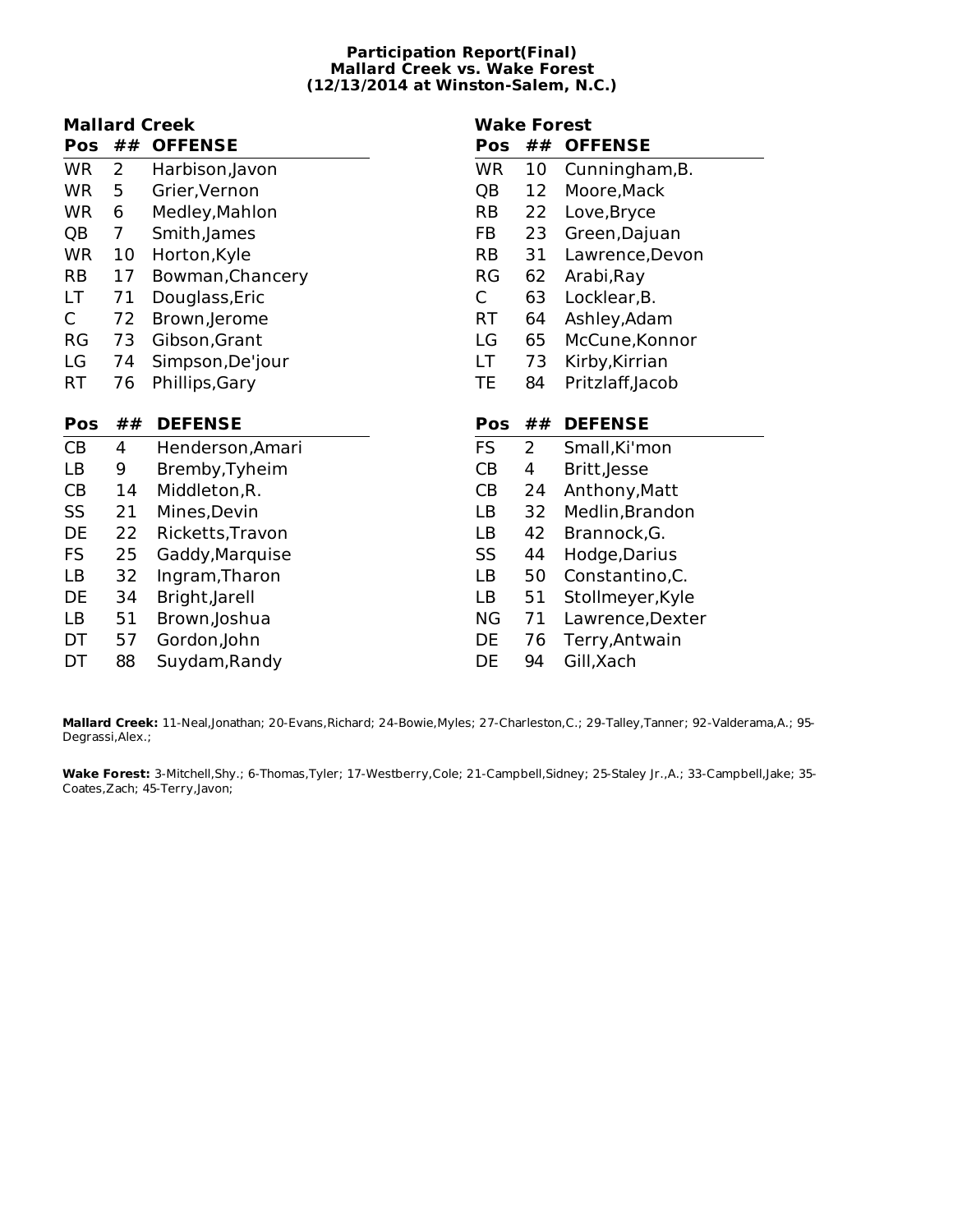# **Drive Chart (By Team)(Final) Mallard Creek vs. Wake Forest (12/13/2014 at Winston-Salem, N.C.)**

|             |                 |        | <b>Drive Started</b> |                 |        | <b>Drive Ended</b> |                 |               |            |  |  | <b>Consumed</b> |  |
|-------------|-----------------|--------|----------------------|-----------------|--------|--------------------|-----------------|---------------|------------|--|--|-----------------|--|
| Team        | Qtr             | Spot   | Time                 | <b>Obtained</b> | Spot   | Time               | <b>How lost</b> | <b>PI-Yds</b> | <b>TOP</b> |  |  |                 |  |
| <b>MCHS</b> | 1st             | MCHS40 | 12:00                | <b>POSS</b>     | MCHS40 | 11:55              | KO.             | $0 - 0$       | 0:05       |  |  |                 |  |
| <b>MCHS</b> | 1st             | MCHS30 | 11:55                | KO              | WFHS00 | 11:37              | *TD             | $2 - 70$      | 0:18       |  |  |                 |  |
| <b>MCHS</b> | 1st             | MCHS25 | 08:49                | <b>FGA</b>      | MCHS36 | 06:49              | <b>PUNT</b>     | $4 - 11$      | 2:00       |  |  |                 |  |
| <b>MCHS</b> | 1st             | WFHS41 | 05:27                | <b>INT</b>      | WFHS00 | 04:14              | $*TD$           | $6 - 41$      | 1:13       |  |  |                 |  |
| <b>MCHS</b> | 1st             | MCHS15 | 02:16                | <b>PUNT</b>     | MCHS29 | 00:33              | <b>PUNT</b>     | $5 - 14$      | 1:43       |  |  |                 |  |
| <b>MCHS</b> | 2 <sub>nd</sub> | MCHS37 | 10:29                | <b>DOWNS</b>    | WFHS49 | 08:25              | <b>PUNT</b>     | 5 - 14        | 2:04       |  |  |                 |  |
| <b>MCHS</b> | 2nd             | MCHS35 | 02:36                | KO              | WFHS43 | 01:05              | <b>FUMB</b>     | $5 - 22$      | 1:31       |  |  |                 |  |
| <b>MCHS</b> | 2 <sub>nd</sub> | MCHS29 | 00:01                | <b>FGA</b>      | MCHS48 | 00:00              | <b>HALF</b>     | $1 - 19$      | 0:01       |  |  |                 |  |
| <b>MCHS</b> | 3rd             | MCHS50 | 06:58                | <b>PUNT</b>     | MCHS36 | 05:45              | <b>PUNT</b>     | 4 - -14       | 1:13       |  |  |                 |  |
| <b>MCHS</b> | 3rd             | MCHS40 | 03:22                | <b>DOWNS</b>    | WFHS00 | 01:09              | *TD             | $5 - 60$      | 2:13       |  |  |                 |  |
| <b>MCHS</b> | 4th             | MCHS47 | 11:42                | <b>PUNT</b>     | WFHS46 | 09:41              | <b>PUNT</b>     | $3 - 7$       | 2:01       |  |  |                 |  |
| <b>MCHS</b> | 4th             | MCHS45 | 07:18                | KO              | WFHS00 | 05:09              | *TD             | $6 - 55$      | 2:09       |  |  |                 |  |
| <b>MCHS</b> | 4th             | MCHS19 | 03:51                | <b>INT</b>      | WFHS46 | 00:00              | <b>HALF</b>     | $8 - 35$      | 3:51       |  |  |                 |  |

|                      | 1st   | 2nd   | 3rd     | 4th        | 1st  | 2nd        |       |
|----------------------|-------|-------|---------|------------|------|------------|-------|
| <b>Mallard Creek</b> | Otr   | Otr   | Otr     | <b>Otr</b> | Half | Half       | Total |
| Time of possession   | 05:19 | 03:36 | 03:26   | 08:11      |      | 8:55 11:37 | 20:32 |
| 3rd down conversions | 1-3   | 1-2   | $1 - 2$ | $1 - 3$    | 2-5  | $2-5$      | 4-10  |
| 4th down conversions | ი-ი   | ი-ი   | 0-0     | 0-0        | 0-0  | 0-0        | 0-0   |

|             |                 |        | <b>Drive Started</b><br><b>Drive Ended</b><br>Consumed |                 |                    |       |                 |               |            |
|-------------|-----------------|--------|--------------------------------------------------------|-----------------|--------------------|-------|-----------------|---------------|------------|
| Team        | <b>Qtr</b>      | Spot   | Time                                                   | <b>Obtained</b> | Spot               | Time  | <b>How lost</b> | <b>PI-Yds</b> | <b>TOP</b> |
| <b>WFHS</b> | 1st             | WFHS27 | 11:28                                                  | KO              | MCHS15             | 08:49 | FGA             | $8 - 58$      | 2:39       |
| <b>WFHS</b> | 1st             | WFHS27 | 06:49                                                  | <b>PUNT</b>     | WFHS <sub>29</sub> | 05:27 | <b>INT</b>      | $3 - 2$       | 1:22       |
| <b>WFHS</b> | 1st             | WFHS41 | 04:07                                                  | КO              | WFHS46             | 02:16 | <b>PUNT</b>     | $3 - 5$       | 1:51       |
| <b>WFHS</b> | 1st             | WFHS34 | 00:33                                                  | <b>PUNT</b>     | MCHS37             | 10:29 | <b>DOWNS</b>    | $8 - 29$      | 2:04       |
| <b>WFHS</b> | 2 <sub>nd</sub> | WFHS19 | 08:25                                                  | <b>PUNT</b>     | MCHS00             | 02:36 | *TD             | $14 - 81$     | 5:49       |
| <b>WFHS</b> | 2 <sub>nd</sub> | WFHS43 | 01:05                                                  | <b>FUMB</b>     | MCHS <sub>20</sub> | 00:01 | <b>FGA</b>      | $6 - 37$      | 1:04       |
| <b>WFHS</b> | 3rd             | WFHS21 | 11:52                                                  | KO.             | WFHS36             | 06:58 | <b>PUNT</b>     | $9 - 15$      | 4:54       |
| <b>WFHS</b> | 3rd             | WFHS23 | 05:45                                                  | <b>PUNT</b>     | MCHS40             | 03:22 | <b>DOWNS</b>    | $5 - 37$      | 2:23       |
| <b>WFHS</b> | 3rd             | WFHS25 | 01:04                                                  | КO              | WFHS28             | 11:42 | <b>PUNT</b>     | $3 - 3$       | 1:22       |
| <b>WFHS</b> | 4th             | MCHS43 | 09:41                                                  | <b>PUNT</b>     | MCHS00             | 07:28 | $*TD$           | $6 - 43$      | 2:13       |
| <b>WFHS</b> | 4th             | WFHS45 | 05:00                                                  | KO              | MCHS35             | 03:51 | <b>INT</b>      | $4 - 20$      | 1:09       |

|                      | 1st   | 2nd     | 3rd     | 4th   | 1st     | 2nd        |         |
|----------------------|-------|---------|---------|-------|---------|------------|---------|
| <b>Wake Forest</b>   | Otr   | Otr     | Otr     | Otr   | Half    | Half       | Total   |
| Time of possession   | 06:41 | 08:24   | 08:34   | 03:49 |         | 15:5 12:23 | 27:28   |
| 3rd down conversions | በ-3   | $2 - 4$ | $2 - 4$ | $2-3$ | $2 - 7$ | 4-7        | 6-14    |
| 4th down conversions | ი-ი   | $0 - 1$ | $0 - 1$ | 0-0   | $0 - 1$ | $0 - 1$    | $0 - 2$ |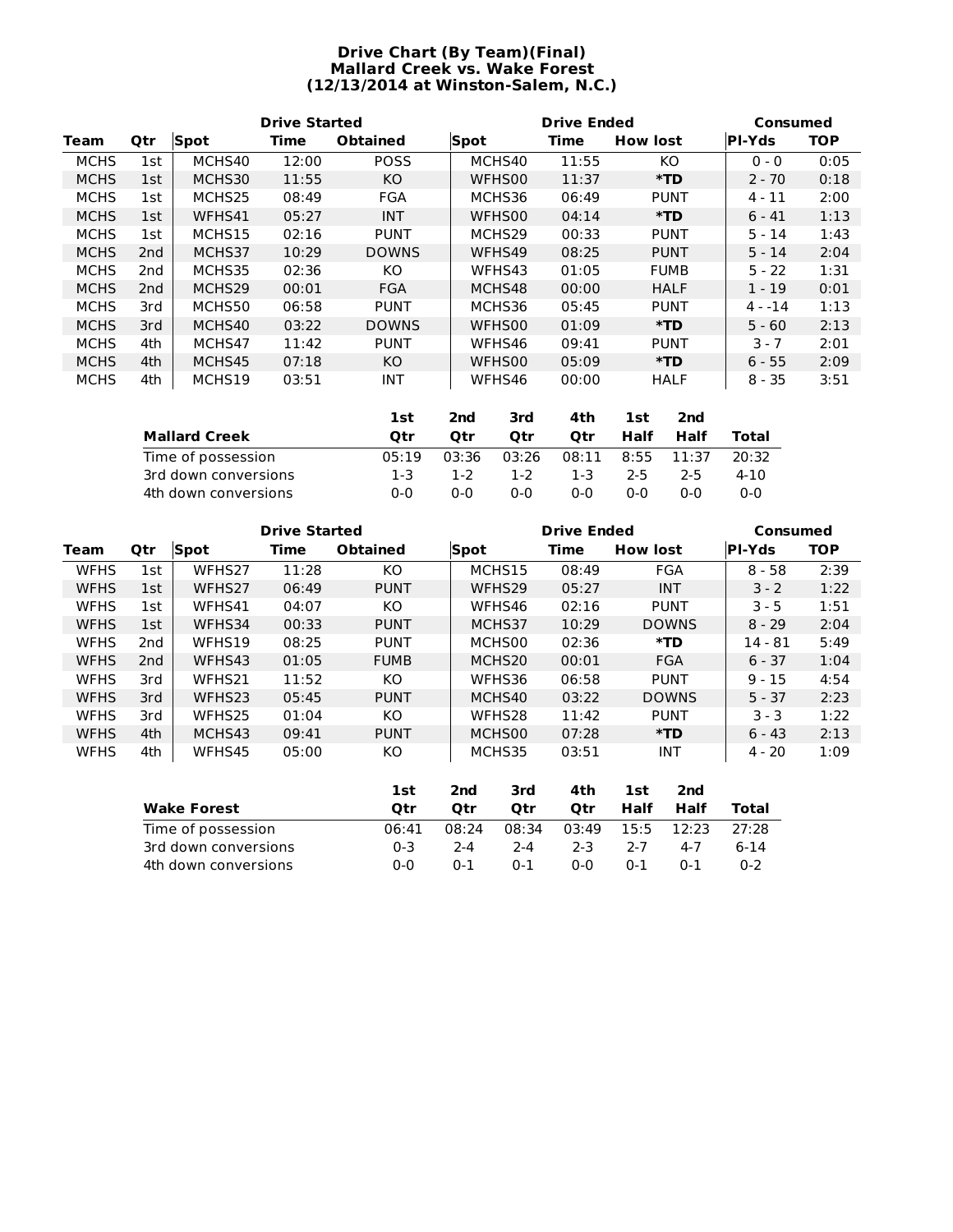# **Drive Chart (By Quarter)(Final) Mallard Creek vs. Wake Forest (12/13/2014 at Winston-Salem, N.C.)**

|             | <b>Drive Started</b> |             |             |                 |             | Consumed    |                 |               |            |
|-------------|----------------------|-------------|-------------|-----------------|-------------|-------------|-----------------|---------------|------------|
| <b>Team</b> | Qtr                  | <b>Spot</b> | <b>Time</b> | <b>Obtained</b> | <b>Spot</b> | <b>Time</b> | <b>How lost</b> | <b>PI-Yds</b> | <b>TOP</b> |
| <b>MCHS</b> | 1st                  | MCHS40      | 12:00       | <b>POSS</b>     | MCHS40      | 11:55       | KO              | $0 - 0$       | 0:05       |
| <b>MCHS</b> | 1st                  | MCHS30      | 11:55       | KO              | WFHS00      | 11:37       | $*TD$           | $2 - 70$      | 0:18       |
| <b>WFHS</b> | 1st                  | WFHS27      | 11:28       | KO              | MCHS15      | 08:49       | FGA             | $8 - 58$      | 2:39       |
| <b>MCHS</b> | 1st                  | MCHS25      | 08:49       | FGA             | MCHS36      | 06:49       | <b>PUNT</b>     | $4 - 11$      | 2:00       |
| <b>WFHS</b> | 1st                  | WFHS27      | 06:49       | <b>PUNT</b>     | WFHS29      | 05:27       | <b>INT</b>      | $3 - 2$       | 1:22       |
| <b>MCHS</b> | 1st                  | WFHS41      | 05:27       | <b>INT</b>      | WFHS00      | 04:14       | $*TD$           | $6 - 41$      | 1:13       |
| <b>WFHS</b> | 1st                  | WFHS41      | 04:07       | KO              | WFHS46      | 02:16       | <b>PUNT</b>     | $3 - 5$       | 1:51       |
| <b>MCHS</b> | 1st                  | MCHS15      | 02:16       | <b>PUNT</b>     | MCHS29      | 00:33       | <b>PUNT</b>     | $5 - 14$      | 1:43       |
| <b>WFHS</b> | 1st                  | WFHS34      | 00:33       | <b>PUNT</b>     | MCHS37      | 10:29       | <b>DOWNS</b>    | $8 - 29$      | 2:04       |
| <b>MCHS</b> | 2 <sub>nd</sub>      | MCHS37      | 10:29       | <b>DOWNS</b>    | WFHS49      | 08:25       | <b>PUNT</b>     | $5 - 14$      | 2:04       |
| <b>WFHS</b> | 2 <sub>nd</sub>      | WFHS19      | 08:25       | <b>PUNT</b>     | MCHS00      | 02:36       | $*$ TD          | 14 - 81       | 5:49       |
| <b>MCHS</b> | 2nd                  | MCHS35      | 02:36       | KO              | WFHS43      | 01:05       | <b>FUMB</b>     | $5 - 22$      | 1:31       |
| <b>WFHS</b> | 2 <sub>nd</sub>      | WFHS43      | 01:05       | <b>FUMB</b>     | MCHS20      | 00:01       | <b>FGA</b>      | $6 - 37$      | 1:04       |
| <b>MCHS</b> | 2nd                  | MCHS29      | 00:01       | <b>FGA</b>      | MCHS48      | 00:00       | <b>HALF</b>     | $1 - 19$      | 0:01       |
| <b>WFHS</b> | 3rd                  | WFHS21      | 11:52       | KO              | WFHS36      | 06:58       | <b>PUNT</b>     | $9 - 15$      | 4:54       |
| <b>MCHS</b> | 3rd                  | MCHS50      | 06:58       | <b>PUNT</b>     | MCHS36      | 05:45       | <b>PUNT</b>     | $4 - 14$      | 1:13       |
| <b>WFHS</b> | 3rd                  | WFHS23      | 05:45       | <b>PUNT</b>     | MCHS40      | 03:22       | <b>DOWNS</b>    | $5 - 37$      | 2:23       |
| <b>MCHS</b> | 3rd                  | MCHS40      | 03:22       | <b>DOWNS</b>    | WFHS00      | 01:09       | $*TD$           | $5 - 60$      | 2:13       |
| <b>WFHS</b> | 3rd                  | WFHS25      | 01:04       | KO              | WFHS28      | 11:42       | <b>PUNT</b>     | $3 - 3$       | 1:22       |
| <b>MCHS</b> | 4th                  | MCHS47      | 11:42       | <b>PUNT</b>     | WFHS46      | 09:41       | <b>PUNT</b>     | $3 - 7$       | 2:01       |
| <b>WFHS</b> | 4th                  | MCHS43      | 09:41       | <b>PUNT</b>     | MCHS00      | 07:28       | $*TD$           | $6 - 43$      | 2:13       |
| <b>MCHS</b> | 4th                  | MCHS45      | 07:18       | KO              | WFHS00      | 05:09       | $*TD$           | $6 - 55$      | 2:09       |
| <b>WFHS</b> | 4th                  | WFHS45      | 05:00       | KO              | MCHS35      | 03:51       | <b>INT</b>      | $4 - 20$      | 1:09       |
| <b>MCHS</b> | 4th                  | MCHS19      | 03:51       | <b>INT</b>      | WFHS46      | 00:00       | <b>HALF</b>     | $8 - 35$      | 3:51       |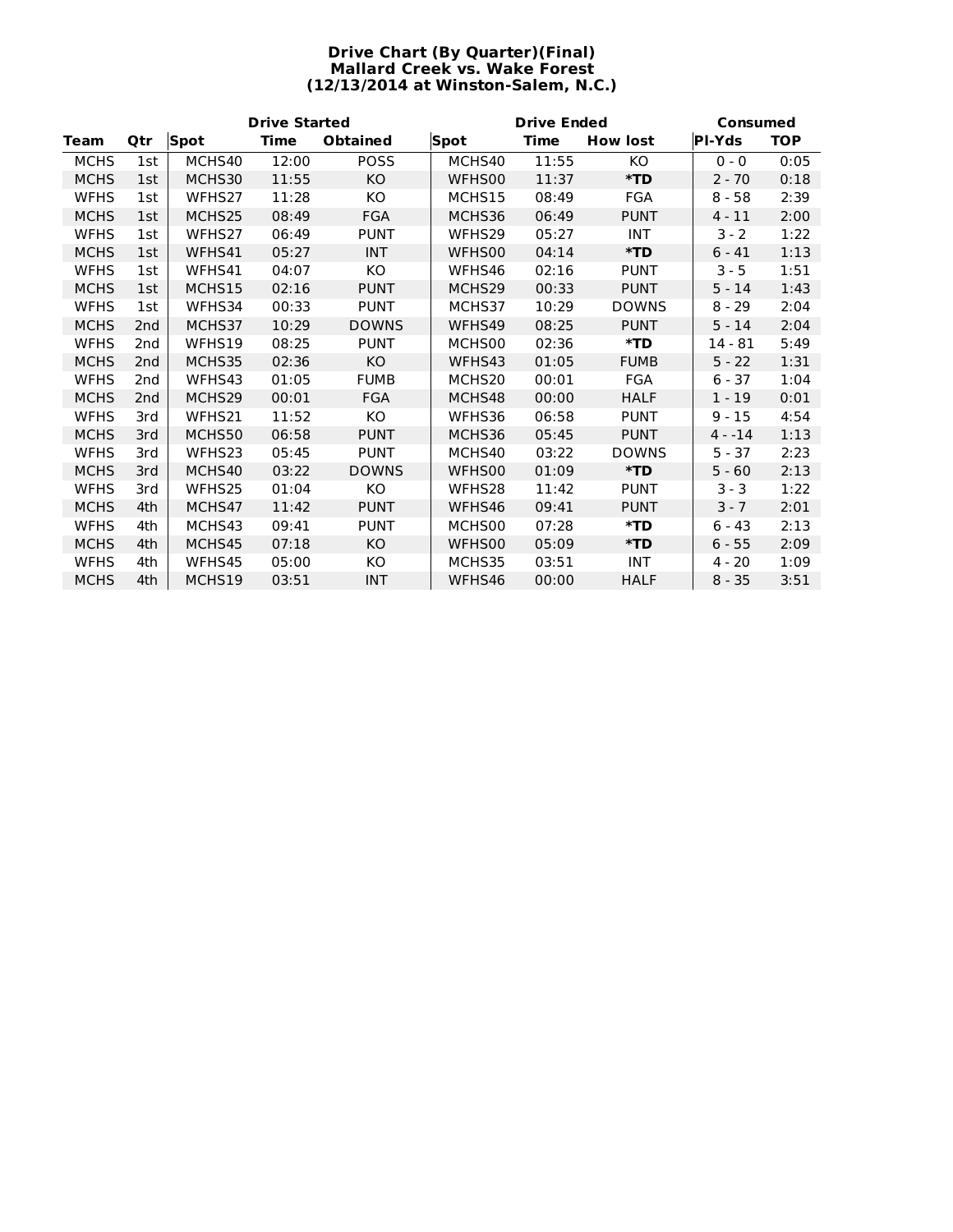# **Play-by-Play Summary (1st quarter) Mallard Creek vs. Wake Forest (12/13/2014 at Winston-Salem, N.C.)**

Wake Forest wins toss, will defer. MC will defend the North endzone. Change of possession, WFHS ball on WFHS40, 1st and 10.

0 plays, 0 yards, 0:05

|             |                                      | Westberry, Cole kickoff 51 yards to the MCHS9, Grier, Vernon return 21 yards to the MCHS30 (Staley                                                                                                                 |        |
|-------------|--------------------------------------|--------------------------------------------------------------------------------------------------------------------------------------------------------------------------------------------------------------------|--------|
|             |                                      | Jr.,A.;Campbell,Jake).<br><b>MALLARD CREEK drive start at 11:55.</b>                                                                                                                                               |        |
| 1-0         | 1-10 MCHS30<br>2-10 MCHS30<br>WFHS03 | Smith, James pass incomplete to Horton, Kyle.<br>Smith, James rush for 70 yards to the WFHS0, 1ST DOWN MCHS, TOUCHDOWN, clock 11:37.<br>Valderama, A. kick attempt failed (blocked) (blocked by Lawrence, Dexter). | R      |
|             |                                      | <b>Mallard Creek 6, Wake Forest 0</b>                                                                                                                                                                              |        |
|             |                                      | 2 plays, 70 yards, 0:18                                                                                                                                                                                            |        |
|             |                                      | Degrassi, Alex. kickoff 48 yards to the WFHS12, Hodge, Darius return 15 yards to the WFHS27<br>(Neal, Jonathan; Ricketts, Travon).                                                                                 |        |
|             |                                      | WAKE FOREST drive start at 11:28.                                                                                                                                                                                  |        |
|             | 1-10 WFHS27<br>2-10 WFHS27           | Love, Bryce rush for no gain to the WFHS27 (Gordon, John; Ingram, Tharon).<br>Love, Bryce rush for 14 yards to the WFHS41, 1ST DOWN WFHS, out-of-bounds (Mines, Devin).                                            | R      |
| $2 - 5$     | 1-10 WFHS41<br>WFHS46                | Green, Dajuan rush for 5 yards to the WFHS46 (Suydam, Randy; Bright, Jarell).<br>Love, Bryce rush for 35 yards to the MCHS19, 1ST DOWN WFHS, out-of-bounds (Gaddy, Marquise).                                      | R      |
|             | 1-10 MCHS19                          | Lawrence, Devon rush for 4 yards to the MCHS15 (Bremby, Tyheim; Ingram, Tharon).                                                                                                                                   |        |
| $2 - 6$     | MCHS15                               | Green, Dajuan rush for no gain to the MCHS15 (Gibson, Grant; Ingram, Tharon).                                                                                                                                      |        |
| 3-6         | MCHS15                               | Moore, Mack pass incomplete to Cunningham, B                                                                                                                                                                       |        |
| 4-6<br>4-6  | MCHS15<br>MCHS15                     | Timeout Wake Forest, clock 08:55.<br>Coates, Zach field goal attempt from 32 BLOCKED, recovered by WFHS Westberry, Cole at MCHS25 spot at                                                                          |        |
|             |                                      | MCHS25, clock 08:49 (blocked by Henderson, Amari).                                                                                                                                                                 |        |
|             |                                      | 8 plays, 58 yards, 2:39                                                                                                                                                                                            |        |
|             | 1-10 MCHS25                          | Bowman, Chancery rush for 9 yards to the MCHS34 (Britt, Jesse).                                                                                                                                                    |        |
| 2-1         | MCHS34                               | Smith, James rush for 13 yards to the MCHS47, 1ST DOWN MCHS (Small, Ki'mon).                                                                                                                                       | R      |
|             | 1-10 MCHS47                          | Smith, James pass incomplete, PENALTY MCHS holding declined, PENALTY MCHS intentional grounding 13                                                                                                                 |        |
|             | 2-23 MCHS34                          | yards to the MCHS34, NO PLAY.<br>Smith, James pass incomplete to Hampton, Isaac, QB hurry by Lawrence, Dexter.                                                                                                     |        |
|             | 3-23 MCHS34                          | Smith, James rush for 2 yards to the MCHS36 (Terry, Antwain).                                                                                                                                                      |        |
|             | 4-21 MCHS36                          | Bowman, Chancery punt 37 yards to the WFHS27, downed.                                                                                                                                                              |        |
|             |                                      | 4 plays, 11 yards, 2:00                                                                                                                                                                                            |        |
|             |                                      | <b>WAKE FOREST drive start at 06:49.</b>                                                                                                                                                                           |        |
|             |                                      | 1-10 WFHS27 Love, Bryce rush for 4 yards to the WFHS31 (Bright, Jarell).                                                                                                                                           |        |
| 2-6         | WFHS31                               | Green, Dajuan rush for 3 yards to the WFHS34 (Ingram, Tharon).                                                                                                                                                     |        |
| $3 - 3$     | WFHS34                               | PENALTY WFHS false start 5 yards to the WFHS29.                                                                                                                                                                    |        |
| $3 - 8$     | WFHS29                               | Moore, Mack pass intercepted by Henderson, Amari at the WFHS40, Henderson, Amari return -1 yards to the<br>WFHS41 (Cunningham, B.).                                                                                |        |
|             |                                      | 3 plays, 2 yards, 1:22                                                                                                                                                                                             |        |
|             |                                      | <b>MALLARD CREEK drive start at 05:27.</b>                                                                                                                                                                         |        |
|             | 1-10 WFHS41                          | Bowman, Chancery rush for no gain to the WFHS41 (Brannock, G.; Campbell, Jake), PENALTY MCHS holding 10                                                                                                            |        |
|             |                                      | yards to the MCHS49.                                                                                                                                                                                               |        |
| 1st and 20. |                                      |                                                                                                                                                                                                                    |        |
|             | 1-20 MCHS49<br>2-20 MCHS49           | Smith, James pass incomplete to Grier, Vernon.<br>Smith, James pass incomplete to Grier, Vernon.                                                                                                                   |        |
|             | 3-20 MCHS49                          | Smith, James rush for 4 yards to the WFHS47, out-of-bounds (Medlin, Brandon), PENALTY WFHS face mask 15                                                                                                            |        |
|             |                                      | yards to the WFHS32.                                                                                                                                                                                               |        |
| 3rd and 1.  |                                      |                                                                                                                                                                                                                    |        |
| 3-1         | WFHS32<br>1-10 WFHS23                | Bowman, Chancery rush for 9 yards to the WFHS23, 1ST DOWN MCHS (Small, Ki'mon).<br>Smith, James pass complete to Horton, Kyle for 23 yards to the WFHS0, 1ST DOWN MCHS, TOUCHDOWN, clock                           | R<br>P |
|             |                                      | 04:14.                                                                                                                                                                                                             |        |
| $1-0$       | WFHS03                               | Valderama, A. kick attempt failed.                                                                                                                                                                                 |        |
|             |                                      | Mallard Creek 12, Wake Forest 0                                                                                                                                                                                    |        |
|             |                                      | $C_{\text{rel}} = 41 \dots 41$                                                                                                                                                                                     |        |

6 plays, 41 yards, 1:13

Degrassi,Alex. kickoff 36 yards to the WFHS24, Campbell,Sidney return 17 yards to the WFHS41 (Bowie,Myles;Gaddy,Marquise).

# **WAKE FOREST drive start at 04:07.**

- 1-10 WFHS41 Love,Bryce rush for 9 yards to the 50 yardline (Gaddy,Marquise;Mines,Devin).
- 
- 2-1 WFHS50 Mitchell, Shy. rush for no gain to the 50 yardline (Ingram, Tharon).<br>3-1 WFHS50 Love, Bryce rush for loss of 4 yards to the WFHS46 (Suydam, Ran 3-1 WFHS50 Love, Bryce rush for loss of 4 yards to the WFHS46 (Suydam, Randy; Bright, Jarell).<br>4-5 WFHS46 Westberry, Cole punt 39 yards to the MCHS15, downed.
- WFHS46 Westberry, Cole punt 39 yards to the MCHS15, downed.

3 plays, 5 yards, 1:51

# **MALLARD CREEK drive start at 02:16.**

1-10 MCHS15 Bowman,Chancery rush for 2 yards to the MCHS17, PENALTY MCHS holding 10 yards to the MCHS7.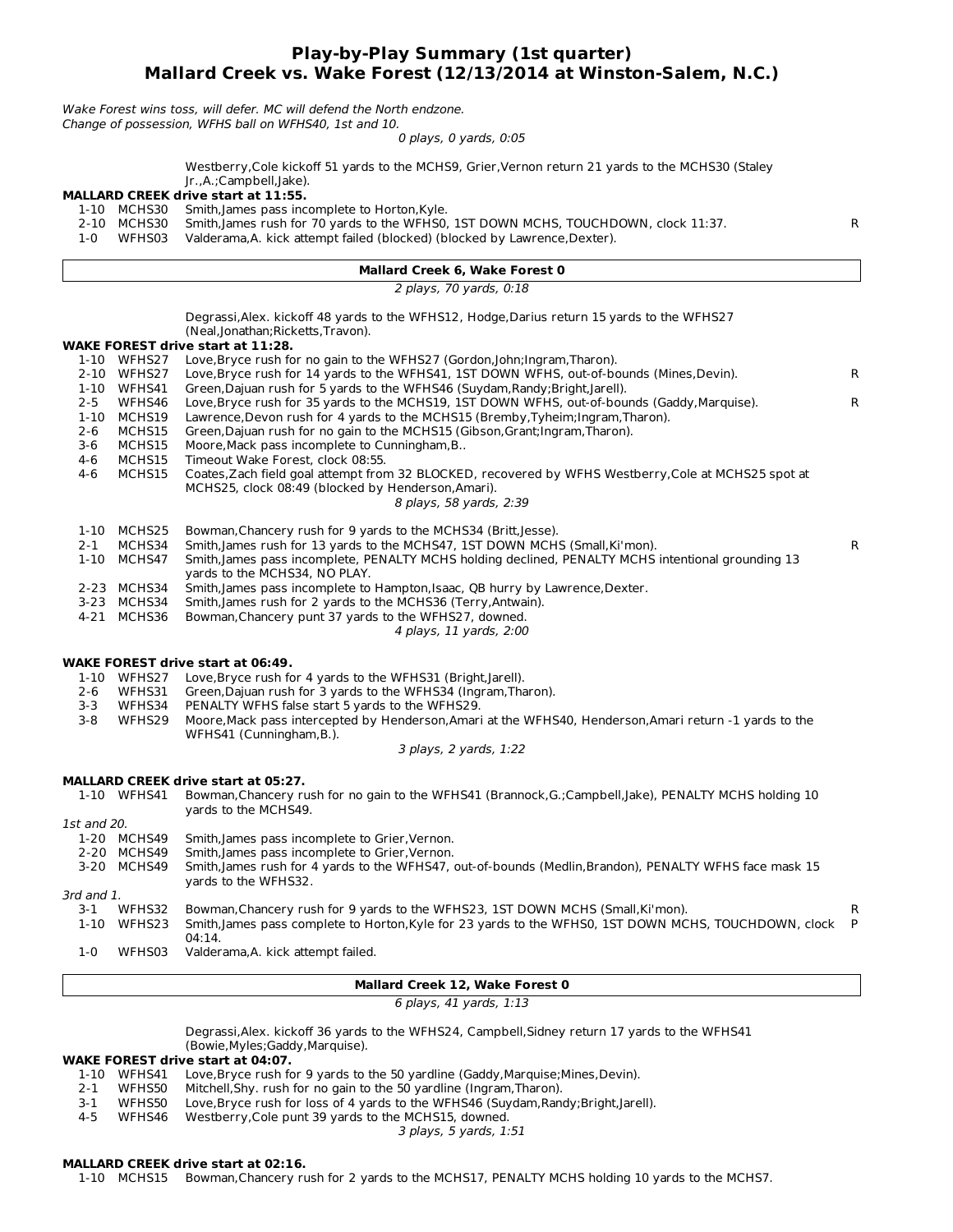|             | 1-18 MCHS07 | Smith, James pass complete to Grier, Vernon for 27 yards to the MCHS34, 1ST DOWN MCHS (Hodge, Darius). | P |
|-------------|-------------|--------------------------------------------------------------------------------------------------------|---|
| 1st and 10. |             |                                                                                                        |   |
|             | 1-10 MCHS34 | Bowman, Chancery rush for loss of 5 yards to the MCHS29 (Constantino, C.; Terry, Antwain).             |   |
|             | 2-15 MCHS29 | Smith, James pass incomplete to Grier, Vernon.                                                         |   |
|             | 3-15 MCHS29 | Smith, James pass incomplete to Harbison, Javon, QB hurry by Terry, Antwain.                           |   |
|             | 4-15 MCHS29 | Bowman, Chancery punt 37 yards to the WFHS34, downed.                                                  |   |
|             |             | 5 plays, 14 yards, 1:43                                                                                |   |

## **WAKE FOREST drive start at 00:33.**

1-10 WFHS34 Moore,Mack pass incomplete to Campbell,Sidney, dropped pass.

2-10 WFHS34 Love,Bryce rush for 13 yards to the WFHS47, 1ST DOWN WFHS (Mines,Devin). R

**END OF 1st QUARTER: Mallard Creek 12, Wake Forest 0**

|                        |                    |                   | Time 1st Downs Conversions |  |  |     |     |           |                 |           |
|------------------------|--------------------|-------------------|----------------------------|--|--|-----|-----|-----------|-----------------|-----------|
| <b>Quarter Summary</b> | Score Poss R P X T |                   |                            |  |  | 3rd | 4th | Rushina   | Passing         | Penalties |
| Mallard Creek          | 12.                | 05:19 3 2 0 5 1-3 |                            |  |  |     | 0-0 | $9 - 104$ | 2-8-0-50        | $3 - 33$  |
| Wake Forest            |                    | 06:41 3 0 0 3 0-3 |                            |  |  |     | ი-ი | 13-86     | $0 - 3 - 1 - 0$ | $2 - 20$  |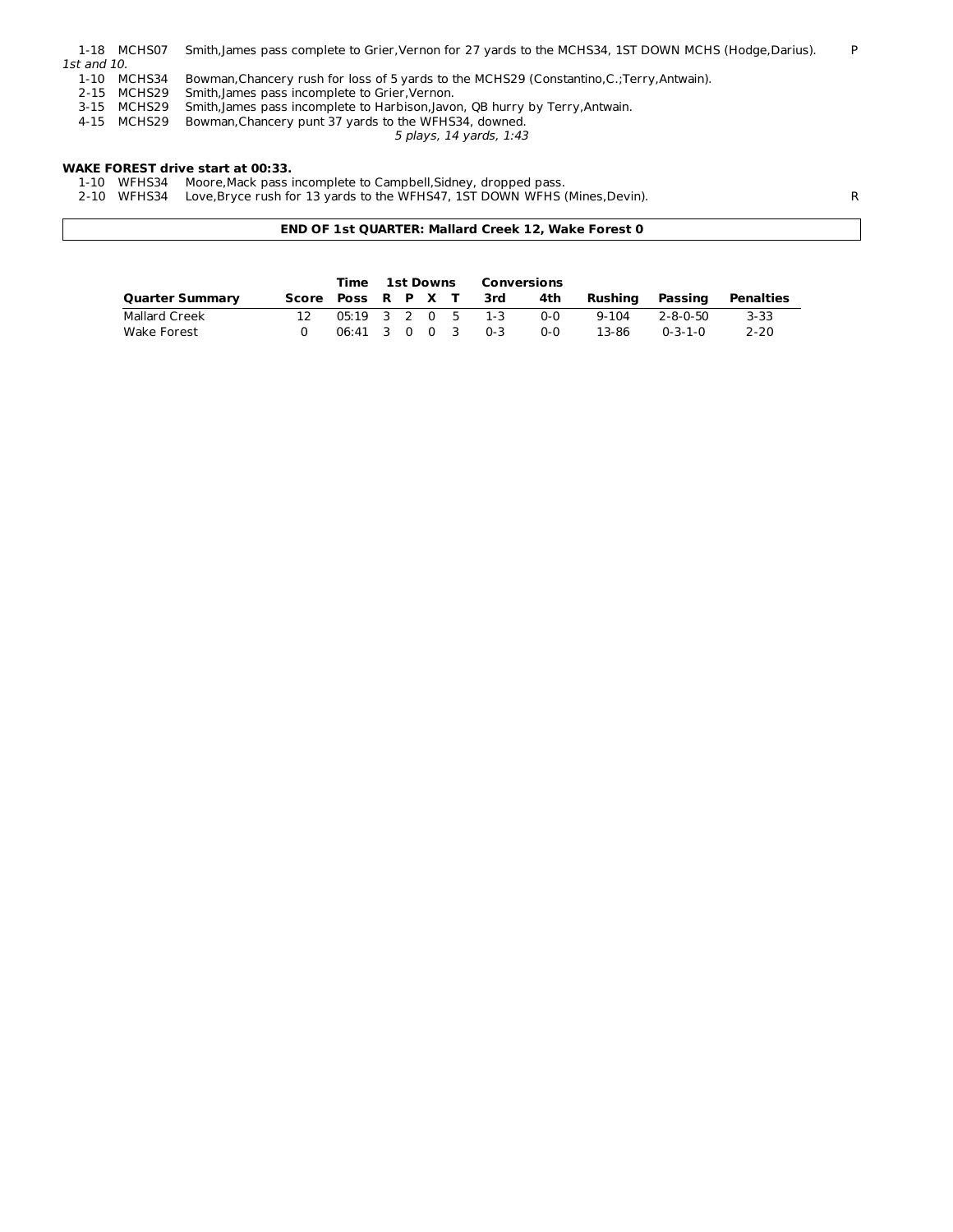# **Quickie Statistics (1st Quarter only) Mallard Creek vs. Wake Forest (12/13/2014 at Winston-Salem, N.C.)**

|                                  | <b>MCHS</b> | WFHS        |
|----------------------------------|-------------|-------------|
| Score                            | 12          | 0           |
| <b>FIRST DOWNS</b>               | 5           | 3           |
| <b>RUSHES-YARDS (NET)</b>        | $9 - 104$   | 13-86       |
| <b>PASSING-YARDS (NET)</b>       | 50          | 0           |
| Passes Att-Comp-Int              | $8 - 2 - 0$ | $3 - 0 - 1$ |
| <b>TOTAL OFFENSE PLAYS-YARDS</b> | 17-154      | 16-86       |
| Fumble Returns-Yards             | $0 - 0$     | $0 - 0$     |
| Punt Returns-Yards               | $0 - 0$     | $0 - 0$     |
| Kickoff Returns-Yards            | $1 - 21$    | $2 - 32$    |
| Interception Returns-Yards       | $1 - 1$     | $0 - 0$     |
| Punts (Number-Avg)               | $2 - 37.0$  | $1 - 39.0$  |
| Fumbles-Lost                     | $0 - 0$     | $0 - 0$     |
| Penalties-Yards                  | $3 - 33$    | $2 - 20$    |
| Possession Time                  | 05:19       | 06:41       |
| <b>Third-Down Conversions</b>    | $1 - 3$     | $0 - 3$     |
| <b>Fourth-Down Conversions</b>   | $0 - 0$     | $0 - 0$     |
|                                  |             |             |

| <b>Rushing</b>                                                             | No.         | Gain           | Loss           | Net            | TD              | Avg            | <b>Rushing</b>                    | No.          | Gain         | Loss              | Net             | TD           | Avg              |
|----------------------------------------------------------------------------|-------------|----------------|----------------|----------------|-----------------|----------------|-----------------------------------|--------------|--------------|-------------------|-----------------|--------------|------------------|
| Smith, James                                                               | 4           | 89             | $\overline{0}$ | 89             | $\overline{0}$  | 22.3           | Love, Bryce                       | 7            | 75           | $-4$              | $\overline{71}$ | 0            | 10.1             |
| Bowman, Chancery                                                           | 5           | 20             | $-5$           | 15             | $\Omega$        | 3              | Green, Dajuan                     | 3            | 8            | 0                 | 8               | $\mathbf 0$  | 2.7              |
|                                                                            |             |                |                |                |                 |                | Lawrence, Devon                   | 1            | 4            | $\mathbf 0$       | $\overline{4}$  | $\mathbf 0$  | 4                |
|                                                                            |             |                |                |                |                 |                | Mitchell, Shy.                    | $\mathbf{1}$ | $\Omega$     | $\Omega$          | $\Omega$        | $\Omega$     | $\Omega$         |
| <b>Passing</b>                                                             | $C - A - I$ |                | Yds            | TD             |                 | Sack           | <b>Passing</b>                    | $C-A-I$      |              | Yds               | TD              |              | Sack             |
| Smith, James                                                               | $2 - 8 - 0$ |                | 50             | $\overline{0}$ |                 | $\Omega$       | Moore.Mack                        | $0 - 2 - 1$  |              | $\overline{0}$    | $\overline{0}$  |              | $\Omega$         |
| <b>Receiving</b>                                                           |             | No.            |                | Yards          |                 | TD             | <b>Receiving</b>                  |              |              | No.               |                 | Yards        | TD               |
| Grier.Vernon                                                               |             | $\overline{4}$ |                |                | 27              | $\mathbf 0$    | Cunningham, B.                    |              |              | $\mathbf{1}$      |                 | $\Omega$     | $\overline{0}$   |
| Horton, Kyle                                                               |             | $\overline{2}$ |                |                | 23              | 0              |                                   |              |              |                   |                 |              |                  |
| <b>Punting</b>                                                             |             | No.            | Yds            | Avg            | In20            | ТB             | <b>Punting</b>                    | No.          |              | Yds               | Avg             | In20         | ΤВ               |
| Bowman, Chancery                                                           |             | $\overline{2}$ | 74             | 37.0           | $\overline{0}$  | $\overline{0}$ | Westberry, Cole                   |              | $\mathbf{1}$ | 39                | 39.0            | $\mathbf{1}$ | $\overline{0}$   |
| <b>Punt Returns</b>                                                        |             |                | No.            |                | Yards           | TD             | <b>Punt Returns</b>               |              |              | No.               |                 | Yards        | TD               |
| <b>Kick Returns</b>                                                        |             |                | No.            |                | Yards           | TD             | <b>Kick Returns</b>               |              |              | No.               |                 | Yards        | TD               |
| Grier, Vernon                                                              |             |                | $\mathbf{1}$   |                | $\overline{21}$ | $\overline{0}$ | Campbell, Sidney<br>Hodge, Darius |              |              | 1<br>$\mathbf{1}$ |                 | 17<br>15     | $\mathbf 0$<br>0 |
| <b>Tackles</b>                                                             | UA-A        |                | <b>Total</b>   |                | <b>Sacks</b>    | <b>TFL</b>     | <b>Tackles</b>                    | UA-A         |              | <b>Total</b>      |                 | <b>Sacks</b> | <b>TFL</b>       |
| Ingram, Tharon                                                             |             | $2 - 3$        | 3.5            |                | 0.0             | 0.0            | Brannock.G.                       | $0 - 1$      |              | 0.5               |                 | 0.0          | 0.0              |
| Bright, Jarell                                                             |             | $1-2$          | 2.0            |                | 0.0             | 1.0            | Small, Ki'mon                     | $2 - 0$      |              | 2.0               |                 | 0.0          | 0.0              |
| Mines, Devin                                                               |             | $2 - 1$        | 2.5            |                | 0.0             | 0.0            | Campbell, Jake                    | $0 - 2$      |              | 1.0               |                 | 0.0          | 0.0              |
| Gaddy, Marquise                                                            |             | $1 - 2$        | 2.0            |                | 0.0             | 0.0            | Britt, Jesse                      | $1 - 0$      |              | 1.0               |                 | 0.0          | 0.0              |
| <b>Time Scoring Play</b><br>Qtr                                            |             |                |                |                |                 |                |                                   |              |              |                   |                 |              | V-H              |
| 11:37 MCHS - Smith, James 70 yd TD RUSH 2-70 0:18<br>1st                   |             |                |                |                |                 |                |                                   |              |              |                   |                 |              | $6 - 0$          |
| 04:14 MCHS - Horton, Kyle 23 yd TD PASS from Smith, James 6-41 1:13<br>1st |             |                |                |                |                 |                |                                   |              |              |                   |                 |              | $12-0$           |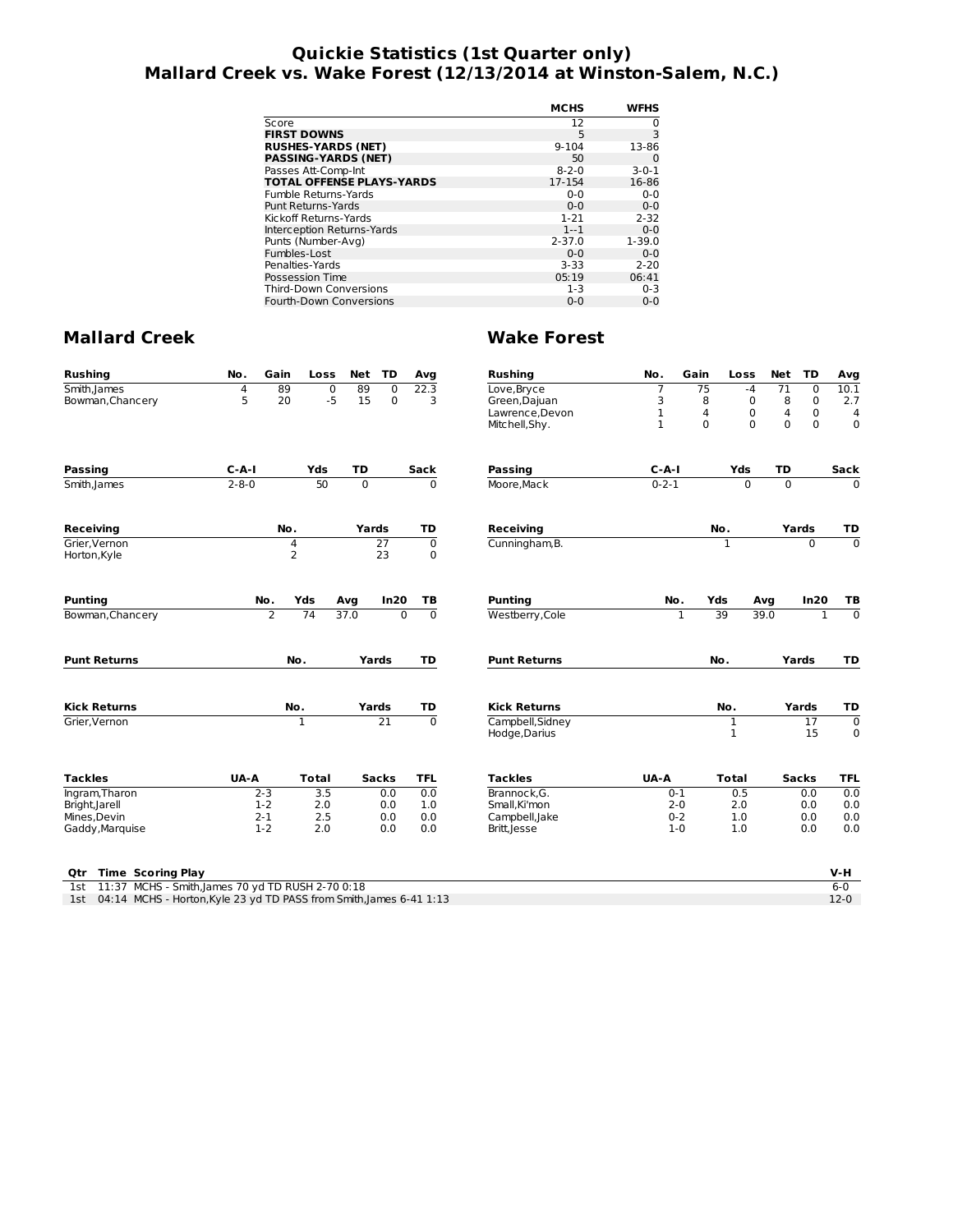# **Play-by-Play Summary (2nd quarter) Mallard Creek vs. Wake Forest (12/13/2014 at Winston-Salem, N.C.)**

| $2 - 7$<br>$2 - 9$<br>$3-9$<br>$3 - 4$<br>$4 - 4$ | 1-10 WFHS47<br>WFHS50<br>1-10 MCHS35<br>MCHS34<br>MCHS34<br>MCHS29<br>MCHS29 | Love, Bryce rush for 3 yards to the 50 yardline (Mines, Devin; Bright, Jarell), start of 2nd quarter, clock 12:00.<br>Love, Bryce rush for 15 yards to the MCHS35, 1ST DOWN WFHS, out-of-bounds.<br>Lawrence, Devon rush for 1 yard to the MCHS34 (Neal, Jonathan).<br>Moore, Mack pass incomplete to Mitchell, Shy., dropped pass.<br>PENALTY MCHS encroachment 5 yards to the MCHS29.<br>Moore, Mack rush for no gain to the MCHS29 (Brown, Joshua; Ricketts, Travon).<br>Moore, Mack sacked for loss of 8 yards to the MCHS37 (Bright, Jarell).<br>8 plays, 29 yards, 2:04 | R            |
|---------------------------------------------------|------------------------------------------------------------------------------|-------------------------------------------------------------------------------------------------------------------------------------------------------------------------------------------------------------------------------------------------------------------------------------------------------------------------------------------------------------------------------------------------------------------------------------------------------------------------------------------------------------------------------------------------------------------------------|--------------|
|                                                   |                                                                              | <b>MALLARD CREEK drive start at 10:29.</b>                                                                                                                                                                                                                                                                                                                                                                                                                                                                                                                                    |              |
|                                                   | 1-10 MCHS37                                                                  | Smith, James pass complete to Grier, Vernon for 14 yards to the WFHS49, 1ST DOWN MCHS, out-of-bounds.                                                                                                                                                                                                                                                                                                                                                                                                                                                                         | P            |
|                                                   | 1-10 WFHS49                                                                  | Smith, James rush for 10 yards to the WFHS39, 1ST DOWN MCHS, out-of-bounds (Britt, Jesse).                                                                                                                                                                                                                                                                                                                                                                                                                                                                                    | R            |
|                                                   | 1-10 WFHS39                                                                  | PENALTY MCHS false start 5 yards to the WFHS44.                                                                                                                                                                                                                                                                                                                                                                                                                                                                                                                               |              |
|                                                   | 1-15 WFHS44                                                                  | Smith, James sacked for loss of 6 yards to the 50 yardline (Constantino, C.).                                                                                                                                                                                                                                                                                                                                                                                                                                                                                                 |              |
|                                                   | 2-21 MCHS50                                                                  | Bowman, Chancery rush for 1 yard to the WFHS49 (Hodge, Darius; Medlin, Brandon).                                                                                                                                                                                                                                                                                                                                                                                                                                                                                              |              |
|                                                   | 3-20 WFHS49                                                                  | Smith, James pass incomplete to Horton, Kyle.                                                                                                                                                                                                                                                                                                                                                                                                                                                                                                                                 |              |
|                                                   | 4-20 WFHS49                                                                  | Bowman, Chancery punt 30 yards to the WFHS19, downed.                                                                                                                                                                                                                                                                                                                                                                                                                                                                                                                         |              |
|                                                   |                                                                              | 5 plays, 14 yards, 2:04                                                                                                                                                                                                                                                                                                                                                                                                                                                                                                                                                       |              |
|                                                   |                                                                              | <b>WAKE FOREST drive start at 08:25.</b>                                                                                                                                                                                                                                                                                                                                                                                                                                                                                                                                      |              |
|                                                   | 1-10 WFHS19                                                                  | Love, Bryce rush for 4 yards to the WFHS23 (Ingram, Tharon; Suydam, Randy).                                                                                                                                                                                                                                                                                                                                                                                                                                                                                                   |              |
| $2 - 6$                                           | WFHS23                                                                       | Love, Bryce rush for 8 yards to the WFHS31, 1ST DOWN WFHS (Mines, Devin; Bright, Jarell).                                                                                                                                                                                                                                                                                                                                                                                                                                                                                     | R            |
|                                                   | 1-10 WFHS31                                                                  | Moore, Mack pass incomplete to Cunningham, B                                                                                                                                                                                                                                                                                                                                                                                                                                                                                                                                  |              |
|                                                   | 2-10 WFHS31                                                                  | Love, Bryce rush for 9 yards to the WFHS40 (Henderson, Amari).                                                                                                                                                                                                                                                                                                                                                                                                                                                                                                                |              |
| $3-1$                                             | WFHS40                                                                       | Green, Dajuan rush for 7 yards to the WFHS47, 1ST DOWN WFHS (Mines, Devin; Bremby, Tyheim).                                                                                                                                                                                                                                                                                                                                                                                                                                                                                   | $\mathsf{R}$ |
|                                                   | 1-10 WFHS47                                                                  | Love, Bryce rush for 7 yards to the MCHS46, out-of-bounds (Gaddy, Marquise).                                                                                                                                                                                                                                                                                                                                                                                                                                                                                                  |              |
| $2 - 3$                                           | MCHS46                                                                       | Mitchell, Shy. rush for 1 yard to the MCHS45 (Bright, Jarell; Bremby, Tyheim), PENALTY MCHS illegal helmet                                                                                                                                                                                                                                                                                                                                                                                                                                                                    | E.           |
|                                                   |                                                                              | contact 15 yards to the MCHS30, 1ST DOWN WFHS.                                                                                                                                                                                                                                                                                                                                                                                                                                                                                                                                |              |
| 1st and 10.                                       |                                                                              |                                                                                                                                                                                                                                                                                                                                                                                                                                                                                                                                                                               |              |
|                                                   | 1-10 MCHS30                                                                  | Green, Dajuan rush for 1 yard to the MCHS29 (Bremby, Tyheim).                                                                                                                                                                                                                                                                                                                                                                                                                                                                                                                 |              |
| $2 - 9$                                           | MCHS29                                                                       | Moore, Mack pass complete to Love, Bryce for 8 yards to the MCHS21 (Mines, Devin).                                                                                                                                                                                                                                                                                                                                                                                                                                                                                            |              |
| $3 - 1$                                           | MCHS21                                                                       | Love, Bryce rush for 7 yards to the MCHS14, 1ST DOWN WFHS (Bremby, Tyheim).                                                                                                                                                                                                                                                                                                                                                                                                                                                                                                   | $\mathsf{R}$ |
| $1 - 10$                                          | MCHS14                                                                       | Mitchell, Shy. rush for no gain to the MCHS14 (Bright, Jarell; Charleston, C.).                                                                                                                                                                                                                                                                                                                                                                                                                                                                                               |              |
| $3 - 3$                                           | 2-10 MCHS14<br>MCHS07                                                        | Love, Bryce rush for 7 yards to the MCHS7 (Gaddy, Marguise; Ingram, Tharon).<br>Timeout Mallard Creek, clock 03:03.                                                                                                                                                                                                                                                                                                                                                                                                                                                           |              |
| $3 - 3$                                           | MCHS07                                                                       | Green, Dajuan rush for 2 yards to the MCHS5 (Brown, Joshua), PENALTY MCHS face mask 2 yards to the                                                                                                                                                                                                                                                                                                                                                                                                                                                                            | E.           |
|                                                   |                                                                              | MCHS3, 1ST DOWN WFHS.                                                                                                                                                                                                                                                                                                                                                                                                                                                                                                                                                         |              |
| 1st and 3.                                        |                                                                              |                                                                                                                                                                                                                                                                                                                                                                                                                                                                                                                                                                               |              |
|                                                   |                                                                              |                                                                                                                                                                                                                                                                                                                                                                                                                                                                                                                                                                               |              |

1-0 MCHS03 Love,Bryce rush for 3 yards to the MCHS0, TOUCHDOWN, clock 02:36.

1-0 MCHS03 Coates,Zach kick attempt good.

# **Mallard Creek 12, Wake Forest 7**

14 plays, 81 yards, 5:49

Westberry,Cole kickoff 47 yards to the MCHS13, out-of-bounds, MCHS ball on MCHS35.

# **MALLARD CREEK drive start at 02:36.**

|         | 1-10 MCHS35 | Smith, James pass incomplete to Grier, Vernon (Gill, Xach).                                       |   |
|---------|-------------|---------------------------------------------------------------------------------------------------|---|
|         | 2-10 MCHS35 | Smith, James rush for 8 yards to the MCHS43 (Hodge, Darius; Britt, Jesse).                        |   |
| $3 - 2$ | MCHS43      | Smith, James rush for 30 yards to the WFHS27, 1ST DOWN MCHS, out-of-bounds (Small, Ki'mon).       | R |
| 1-10    | WFHS27      | Timeout Wake Forest, clock 01:48.                                                                 |   |
| 1-10    | WFHS27      | PENALTY MCHS false start 5 yards to the WFHS32.                                                   |   |
|         | 1-15 WFHS32 | Bowman, Chancery rush for loss of 2 yards to the WFHS34 (Constantino, C.; Campbell, Jake).        |   |
| 2-17    | WFHS34      | Smith, James rush for loss of 5 yards to the WFHS39, fumble forced by Lawrence, Dexter, fumble by |   |
|         |             | Smith, James recovered by WFHS Lawrence, Dexter at WFHS43.                                        |   |
|         |             |                                                                                                   |   |

5 plays, 22 yards, 1:31

# **WAKE FOREST drive start at 01:05.**

1-10 WFHS43 Moore,Mack pass incomplete to Love,Bryce.

- 2-10 WFHS43 Love,Bryce rush for 13 yards to the MCHS44, 1ST DOWN WFHS (Charleston,C.), PENALTY MCHS face mask 15 R yards to the MCHS29, 1ST DOWN WFHS.
- 1st and 10.
	- 1-10 MCHS29 Moore,Mack rush for 9 yards to the MCHS20, out-of-bounds (Gaddy,Marquise).
	- 2-1 MCHS20 Timeout Wake Forest, clock 00:13.<br>2-1 MCHS20 Moore, Mack pass incomplete to Pri
	- 2-1 MCHS20 Moore,Mack pass incomplete to Pritzlaff,Jacob.
	- 3-1 MCHS20 Timeout Mallard Creek, clock 00:15.
	- 3-1 MCHS20 Moore,Mack pass incomplete, QB hurry by Neal,Jonathan.
	- 6 plays, 37 yards, 1:04 4-1 MCHS20 Coates,Zach field goal attempt from 37 BLOCKED, recovered by MCHS Mines,Devin at MCHS29 spot at MCHS29, clock 00:01 (blocked by Henderson,Amari), Mines,Devin for 11 yards to the MCHS40, Ricketts,Travon for 8 yards to the MCHS48 (Brannock,G.).
		-
	- 1-10 MCHS48 Smith,James pass incomplete to Horton,Kyle. 2-10 MCHS48 End of half, clock 00:00.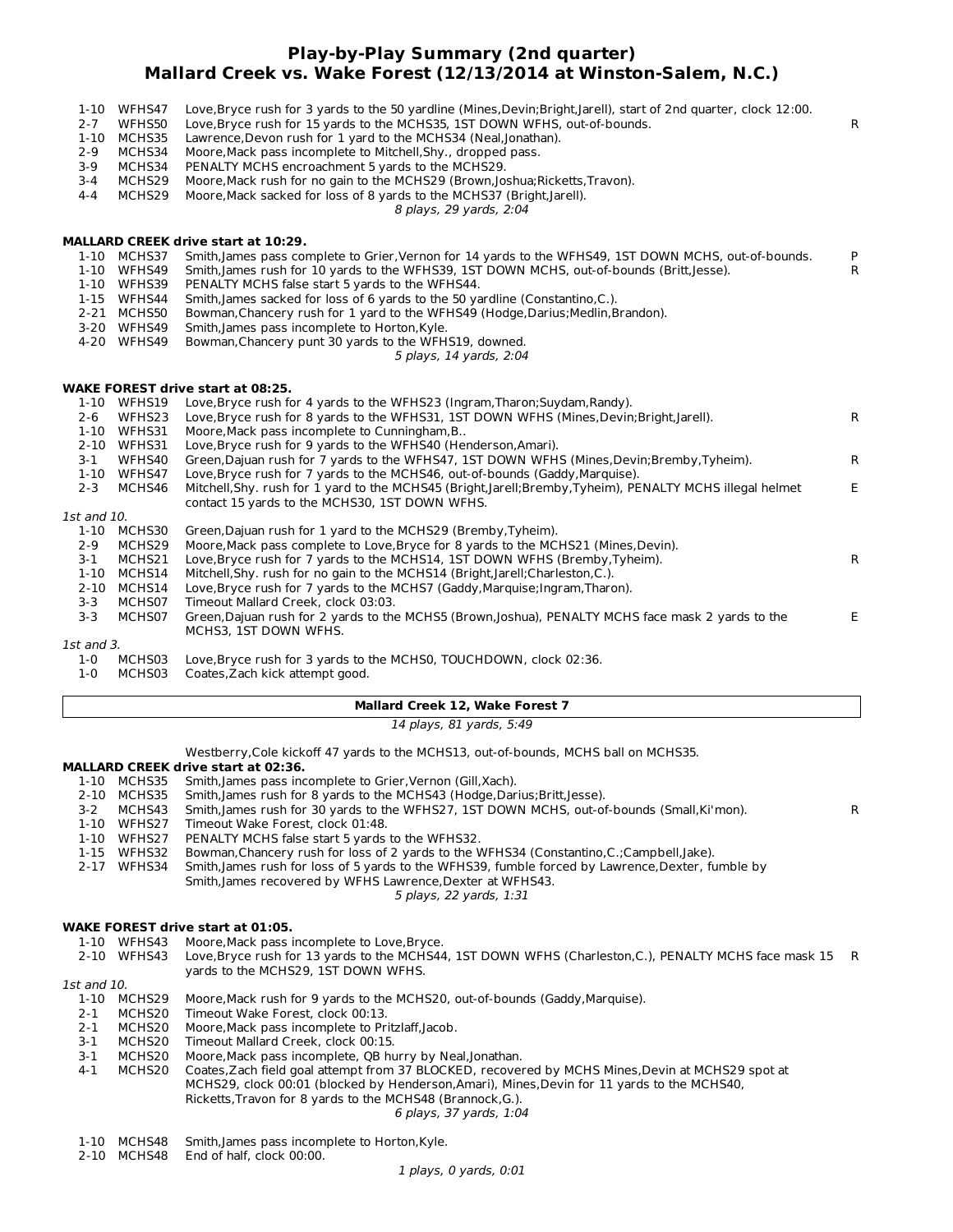# **END OF 2nd QUARTER: Mallard Creek 12, Wake Forest 7**

|                        |                   | Time 1st Downs |  |  | Conversions            |         |         |          |           |
|------------------------|-------------------|----------------|--|--|------------------------|---------|---------|----------|-----------|
| <b>Quarter Summary</b> |                   |                |  |  | Score Poss R P X T 3rd | 4th     | Rushina | Passing  | Penalties |
| Mallard Creek          |                   |                |  |  | 03:36 2 1 0 3 1-2      | ი-ი     | 7-32    | 1-4-0-14 | 6-47      |
| Wake Forest            | 08:24 5 0 3 8 2-4 |                |  |  |                        | $0 - 1$ | 18-86   | 1-6-0-8  | $0 - 0$   |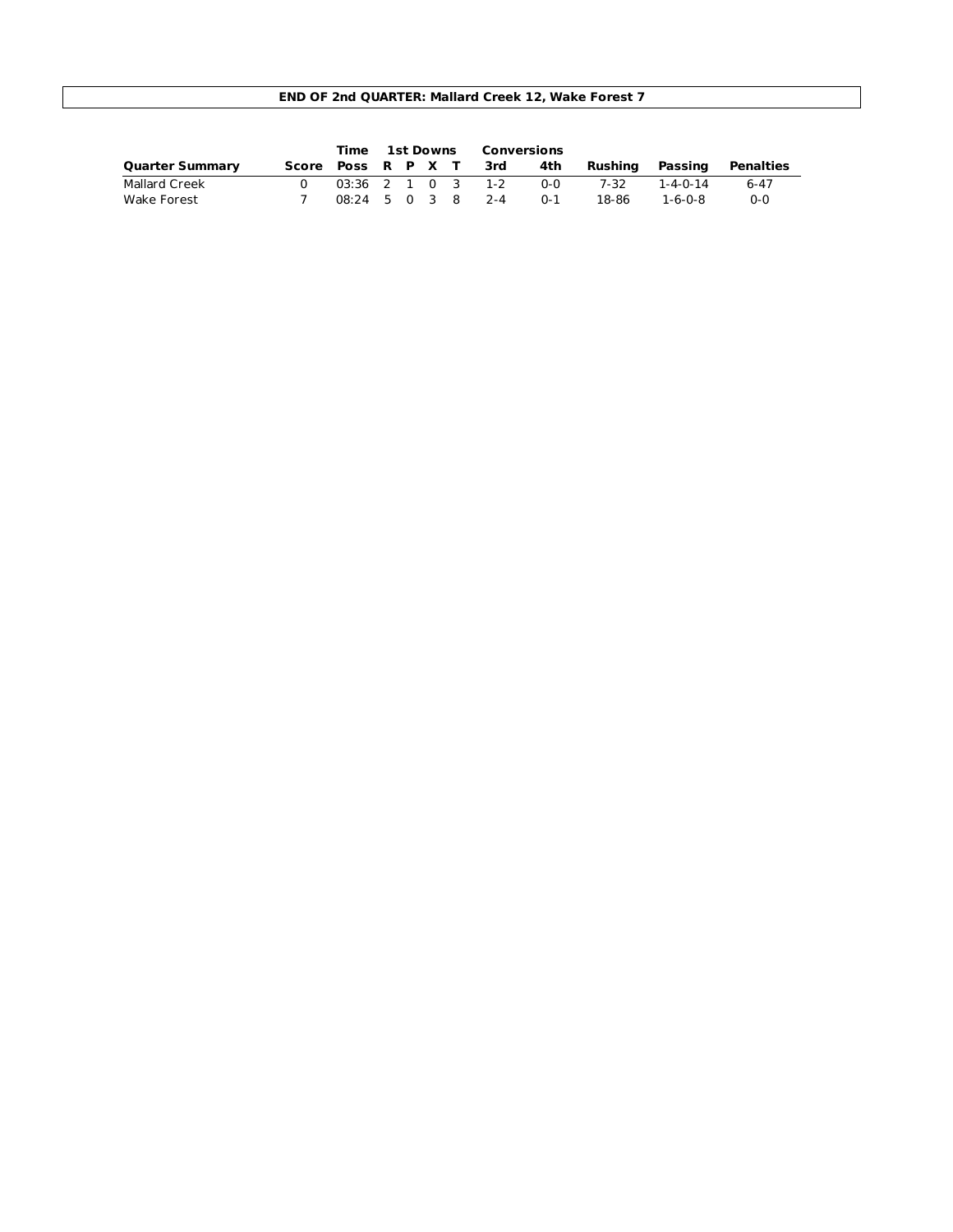# **Quickie Statistics (Halftime Cumulative) Mallard Creek vs. Wake Forest (12/13/2014 at Winston-Salem, N.C.)**

|                                  | <b>MCHS</b>  | <b>WFHS</b> |
|----------------------------------|--------------|-------------|
| Score                            | 12           |             |
| <b>FIRST DOWNS</b>               | 8            | 11          |
| <b>RUSHES-YARDS (NET)</b>        | 16-136       | 31-172      |
| <b>PASSING-YARDS (NET)</b>       | 64           | 8           |
| Passes Att-Comp-Int              | $12 - 3 - 0$ | $9 - 1 - 1$ |
| <b>TOTAL OFFENSE PLAYS-YARDS</b> | 28-200       | 40-180      |
| Fumble Returns-Yards             | $0 - 0$      | $1 - 0$     |
| <b>Punt Returns-Yards</b>        | $0 - 0$      | $0 - 0$     |
| Kickoff Returns-Yards            | $1 - 21$     | $2 - 32$    |
| Interception Returns-Yards       | $1 - 1$      | $0 - 0$     |
| Punts (Number-Avg)               | $3-67$       | $1 - 39$    |
| Fumbles-Lost                     | $2 - 2$      | $0 - 0$     |
| Penalties-Yards                  | $9 - 80$     | $2 - 20$    |
| Possession Time                  | 8:55         | 15:5        |
| <b>Third-Down Conversions</b>    | $2 - 5$      | $2 - 7$     |
| Fourth-Down Conversions          | $0 - 0$      | $0 - 1$     |

| <b>Rushing</b>                                                                  | No.            | Gain         | Loss | <b>Net</b>     | TD              | Avg            | <b>Rushing</b>                    | No.         | Gain         | Loss              | <b>Net</b>        | <b>TD</b>                | Avg              |
|---------------------------------------------------------------------------------|----------------|--------------|------|----------------|-----------------|----------------|-----------------------------------|-------------|--------------|-------------------|-------------------|--------------------------|------------------|
| Smith, James                                                                    | $\overline{8}$ | 137          | $-5$ | 132            | $\mathbf 0$     | 16.5           | Love, Bryce                       | 17          | 151          |                   | $-4$<br>147       | $\overline{0}$           | 8.6              |
| Bowman, Chancery                                                                | $\overline{7}$ | 21           | $-7$ | 14             | $\Omega$        | $\overline{2}$ | Green, Dajuan                     | 6           | 18           |                   | $\mathbf 0$<br>18 | $\mathbf 0$              | 3                |
|                                                                                 |                |              |      |                |                 |                | Lawrence, Devon                   | 2           | 5            |                   | 0                 | 5<br>0                   | 2.5              |
|                                                                                 |                |              |      |                |                 |                | Mitchell, Shy.                    | 3           | $\mathbf{1}$ |                   | $\Omega$          | $\mathbf{1}$<br>$\Omega$ | 0.3              |
| <b>Passing</b>                                                                  | $C-A-I$        |              | Yds  | TD             |                 | Sack           | Passing                           | $C-A-I$     |              | Yds               | TD                |                          | Sack             |
| Smith, James                                                                    | $3 - 12 - 0$   |              | 58   | $\overline{0}$ |                 | $\mathbf{1}$   | Moore.Mack                        | $1 - 7 - 1$ |              | $\overline{0}$    |                   | $\Omega$                 | 1                |
| <b>Receiving</b>                                                                |                | No.          |      | Yards          |                 | TD             | Receiving                         |             |              | No.               |                   | Yards                    | TD               |
| Grier, Vernon                                                                   |                | 6            |      |                | 41              | $\overline{0}$ | Cunningham, B.                    |             |              | 2                 |                   | 0                        | $\overline{0}$   |
| Horton, Kyle                                                                    |                | 4            |      |                | 23              | $\mathbf 0$    | Love, Bryce                       |             |              | $\overline{2}$    |                   | 8                        | $\mathbf 0$      |
|                                                                                 |                |              |      |                |                 |                | Mitchell, Shy.                    |             |              | $\mathbf{1}$      |                   | $\mathbf 0$              | $\mathbf 0$      |
| <b>Punting</b>                                                                  |                | No.<br>Yds   |      | Avq            | In20            | ΤВ             | <b>Punting</b>                    | No.         |              | Yds               | Avg               | In20                     | ΤВ               |
| Bowman, Chancery                                                                |                | 3<br>104     |      | 34.7           | $\mathbf{1}$    | $\Omega$       | Westberry, Cole                   |             | $\mathbf{1}$ | 39                | 39.0              | $\mathbf{1}$             | $\overline{0}$   |
| <b>Punt Returns</b>                                                             |                | No.          |      |                | Yards           | TD             | <b>Punt Returns</b>               |             |              | No.               |                   | Yards                    | TD               |
| <b>Kick Returns</b>                                                             |                | No.          |      | Yards          |                 | TD             | <b>Kick Returns</b>               |             |              | No.               |                   | Yards                    | TD               |
| Grier.Vernon                                                                    |                | $\mathbf{1}$ |      |                | $\overline{21}$ | $\overline{0}$ | Campbell, Sidney<br>Hodge, Darius |             |              | 1<br>$\mathbf{1}$ |                   | $\overline{17}$<br>15    | $\mathbf 0$<br>0 |
|                                                                                 |                |              |      |                |                 |                |                                   |             |              |                   |                   |                          |                  |
| <b>Tackles</b>                                                                  | UA-A           | <b>Total</b> |      |                | <b>Sacks</b>    | <b>TFL</b>     | <b>Tackles</b>                    | UA-A        |              | <b>Total</b>      |                   | <b>Sacks</b>             | <b>TFL</b>       |
| Ingram, Tharon                                                                  |                | $2 - 5$      | 4.5  |                | 0.0             | 0.0            | Brannock.G.                       | $1 - 1$     |              | 1.5               |                   | 0.0                      | 0.0              |
| Bright, Jarell                                                                  |                | $2 - 6$      | 5.0  |                | 1.0             | 2.0            | Small.Ki'mon                      | $3-0$       |              | 3.0               |                   | 0.0                      | 0.0              |
| Mines, Devin                                                                    |                | $3-4$        | 5.0  |                | 0.0             | 0.0            | Campbell, Jake                    | $0 - 3$     |              | 1.5               |                   | 0.0                      | 1.0              |
| Gaddy, Marquise                                                                 |                | $3 - 3$      | 4.5  |                | 0.0             | 0.0            | Britt, Jesse                      | $2 - 1$     |              | 2.5               |                   | 0.0                      | 0.0              |
| <b>Time Scoring Play</b><br>Qtr                                                 |                |              |      |                |                 |                |                                   |             |              |                   |                   |                          | V-H              |
| 11:37 MCHS - Smith, James 70 yd TD RUSH 2-70 0:18<br>1st                        |                |              |      |                |                 |                |                                   |             |              |                   |                   |                          | $6-0$            |
| 04:14 MCHS - Horton, Kyle 23 yd TD PASS from Smith, James 6-41 1:13<br>1st      |                |              |      |                |                 |                |                                   |             |              |                   |                   |                          | $12-0$           |
| 02:36 WFHS - Love, Bryce 3 yd TD RUSH (KICK by Coates, Zach), 14-81 5:49<br>2nd |                |              |      |                |                 |                |                                   |             |              |                   |                   |                          | $12 - 7$         |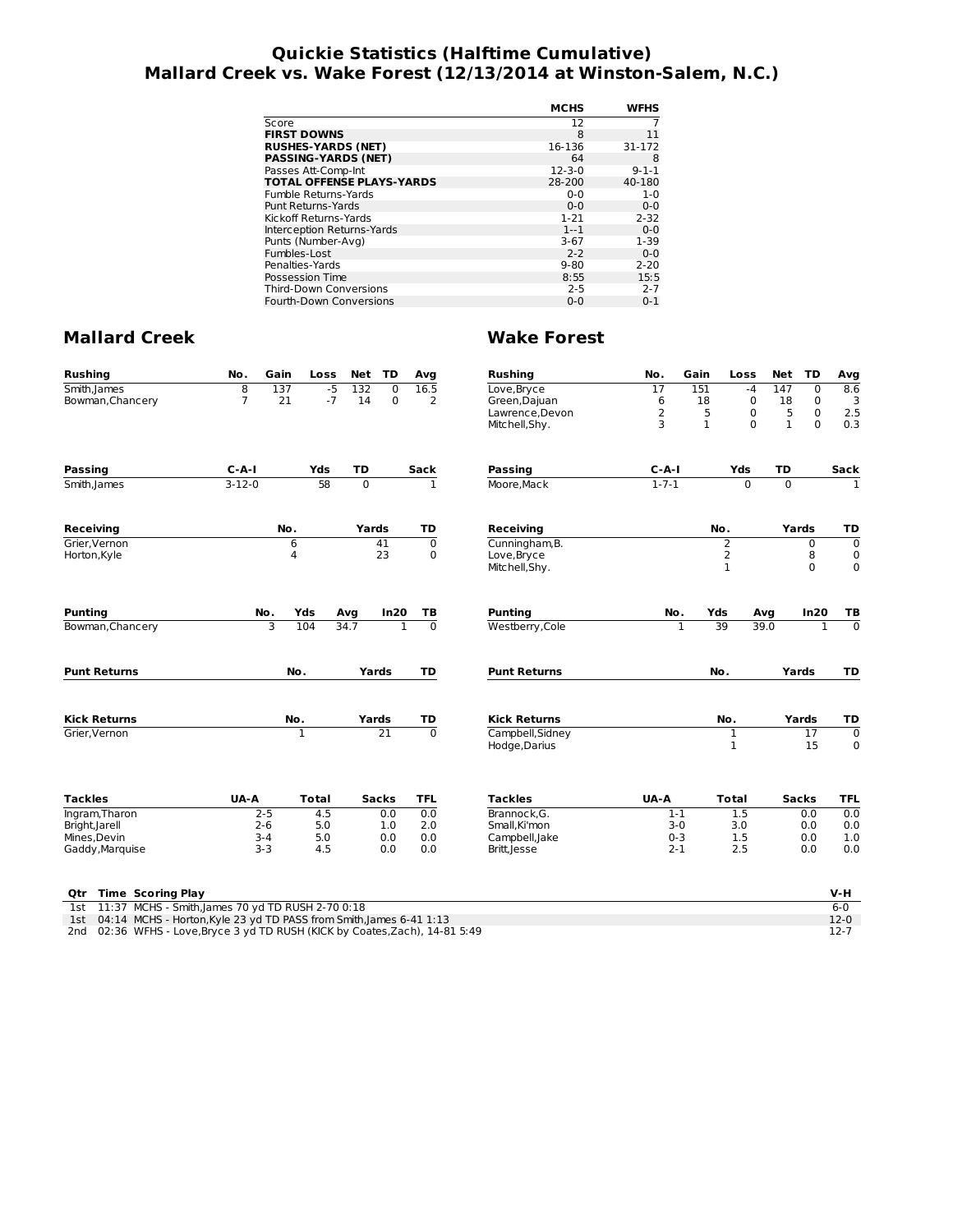# **Quickie Statistics (2nd Quarter only) Mallard Creek vs. Wake Forest (12/13/2014 at Winston-Salem, N.C.)**

|                                  | <b>MCHS</b> | WFHS        |
|----------------------------------|-------------|-------------|
| Score                            | 0           |             |
| <b>FIRST DOWNS</b>               | 3           | 8           |
| <b>RUSHES-YARDS (NET)</b>        | $7 - 32$    | 18-86       |
| <b>PASSING-YARDS (NET)</b>       | 14          | 8           |
| Passes Att-Comp-Int              | $4 - 1 - 0$ | $6 - 1 - 0$ |
| <b>TOTAL OFFENSE PLAYS-YARDS</b> | 11-46       | 24-94       |
| Fumble Returns-Yards             | $0 - 0$     | $1 - 0$     |
| <b>Punt Returns-Yards</b>        | $0 - 0$     | $0 - 0$     |
| Kickoff Returns-Yards            | $0 - 0$     | $0 - 0$     |
| Interception Returns-Yards       | $0 - 0$     | $0 - 0$     |
| Punts (Number-Avg)               | $1 - 30.0$  |             |
| Fumbles-Lost                     | $1 - 1$     | $0 - 0$     |
| Penalties-Yards                  | $6 - 47$    | $0 - 0$     |
| Possession Time                  | 03:36       | 08:24       |
| <b>Third-Down Conversions</b>    | $1 - 2$     | $2 - 4$     |
| Fourth-Down Conversions          | $0 - 0$     | $0 - 1$     |

| <b>Rushing</b>                 | No.         | Gain<br>Loss       |                     | Net TD       | Avg                            | <b>Rushing</b>                  | No.                | Gain         | Loss           | Net          | <b>TD</b>    | Avg                       |
|--------------------------------|-------------|--------------------|---------------------|--------------|--------------------------------|---------------------------------|--------------------|--------------|----------------|--------------|--------------|---------------------------|
| Smith, James                   | 4           | 48                 | $-5$<br>43          | $\Omega$     | 10.8                           | Love, Bryce                     | 10                 | 76           | $\mathbf 0$    | 76           | $\mathbf 0$  | 7.6                       |
| Bowman, Chancery               | 2           | $\mathbf{1}$       | $-2$<br>$-1$        | $\mathbf 0$  | $-0.5$                         | Green, Dajuan                   | 3                  | 10           | $\mathbf 0$    | 10           | $\mathbf 0$  | 3.3                       |
|                                |             |                    |                     |              |                                | Lawrence, Devon                 | $\mathbf 1$        | 1            | $\mathbf 0$    | $\mathbf 1$  | $\mathbf 0$  | $\mathbf{1}$              |
|                                |             |                    |                     |              |                                | Mitchell, Shy.                  | $\overline{2}$     | $\mathbf{1}$ | $\Omega$       | $\mathbf{1}$ | $\Omega$     | 0.5                       |
| <b>Passing</b>                 | $C - A - I$ | Yds                | <b>TD</b>           |              | <b>Sack</b>                    | <b>Passing</b>                  | $C-A-I$            |              | Yds            | <b>TD</b>    |              | Sack                      |
| Smith, James                   | $1 - 4 - 0$ |                    | 8<br>$\overline{0}$ |              | $\overline{1}$                 | Moore.Mack                      | $1 - 5 - 0$        |              | $\Omega$       | $\Omega$     |              | $\overline{1}$            |
| Receiving                      |             | No.                |                     | Yards        | TD                             | <b>Receiving</b>                |                    |              | No.            |              | Yards        | TD                        |
| Grier, Vernon                  |             | 2                  |                     | 14           | $\overline{0}$                 | Cunningham, B.                  |                    |              | $\mathbf{1}$   |              | $\mathbf 0$  | $\overline{\mathfrak{o}}$ |
| Horton, Kyle                   |             | $\overline{2}$     |                     | $\Omega$     | $\mathbf 0$                    | Love, Bryce                     |                    |              | $\overline{2}$ |              | 8            | $\mathbf 0$               |
|                                |             |                    |                     |              |                                | Mitchell, Shy.                  |                    |              | $\mathbf{1}$   |              | $\Omega$     | $\mathbf 0$               |
| Puntina                        |             | No.<br>Yds         | Avg                 | In20         | TB                             | <b>Punting</b>                  | No.                | Yds          | Avg            |              | In20         | ТB                        |
| Bowman, Chancery               |             | 30<br>$\mathbf{1}$ | 30.0                |              | $\overline{0}$<br>$\mathbf{1}$ |                                 |                    |              |                |              |              |                           |
| <b>Punt Returns</b>            |             | No.                |                     | Yards        | TD                             | <b>Punt Returns</b>             |                    |              | No.            |              | Yards        | TD                        |
|                                |             | No.                |                     |              |                                |                                 |                    |              |                |              |              | TD                        |
| <b>Kick Returns</b>            |             |                    |                     | Yards        | TD                             | <b>Kick Returns</b>             |                    | No.          |                | Yards        |              |                           |
|                                |             |                    |                     |              |                                |                                 |                    |              |                |              |              |                           |
| <b>Tackles</b>                 | UA-A        | <b>Total</b>       |                     | <b>Sacks</b> | <b>TFL</b>                     | <b>Tackles</b>                  | UA-A               |              | <b>Total</b>   |              | <b>Sacks</b> | <b>TFL</b>                |
| Ingram, Tharon                 | $1 - 4$     | $0 - 2$<br>1.0     |                     | 0.0<br>1.0   | 0.0                            | Brannock, G.                    | $1 - 0$<br>$1 - 0$ |              | 1.0            |              | 0.0          | 0.0                       |
| Bright, Jarell<br>Mines, Devin | $1-3$       | 3.0<br>2.5         |                     | 0.0          | 1.0<br>0.0                     | Small, Ki'mon<br>Campbell, Jake | $0 - 1$            |              | 1.0<br>0.5     |              | 0.0<br>0.0   | 0.0<br>1.0                |

| <b>Qtr</b> Time Scoring Play                                                 | V-H |
|------------------------------------------------------------------------------|-----|
| 2nd 02:36 WFHS - Love, Bryce 3 yd TD RUSH (KICK by Coates, Zach), 14-81 5:49 |     |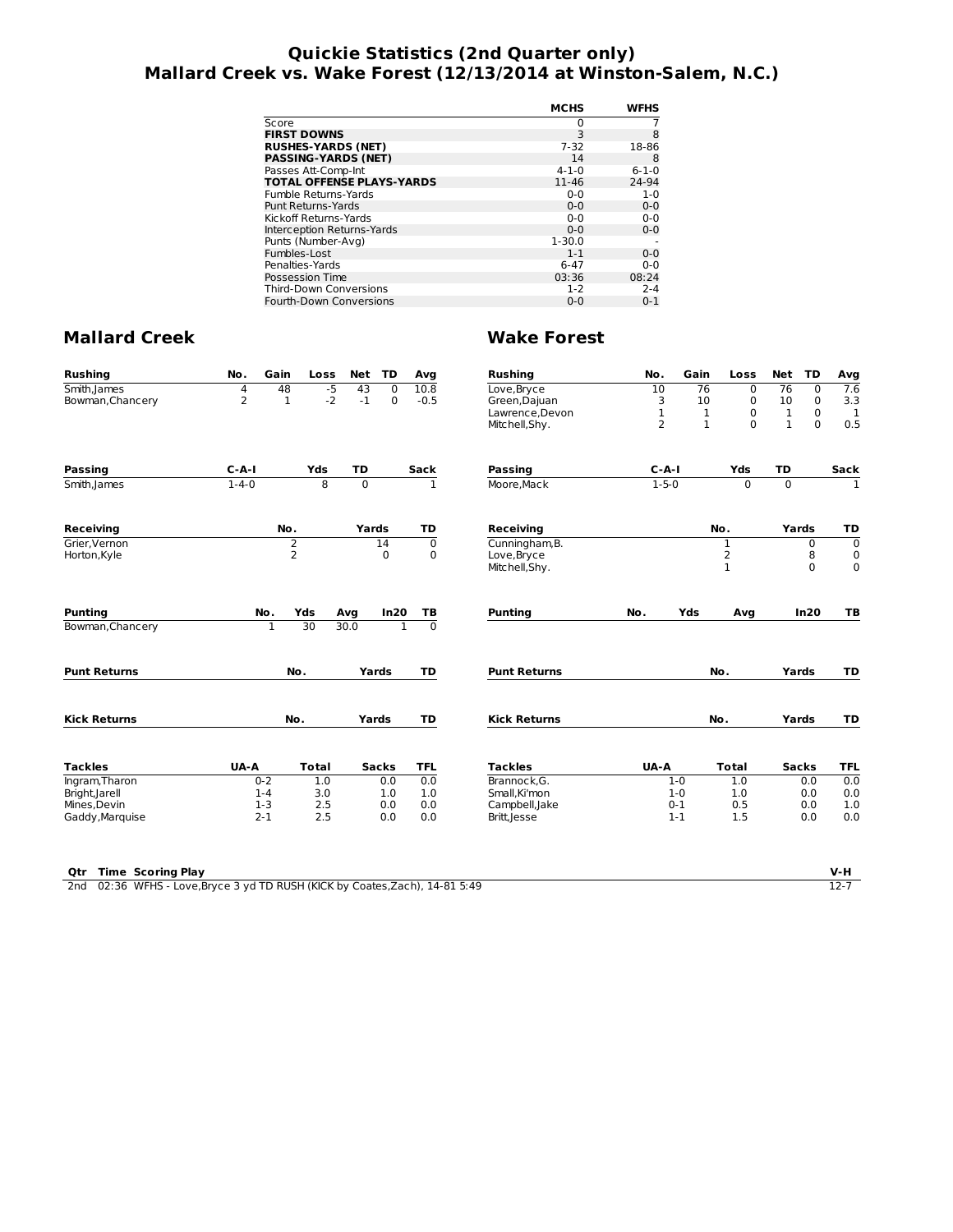# **Play-by-Play Summary (3rd quarter) Mallard Creek vs. Wake Forest (12/13/2014 at Winston-Salem, N.C.)**

|             | 2-10 MCHS48 | Start of 3rd quarter, clock 12:00, MCHS ball on MCHS40.<br>Degrassi, Alex. kickoff 47 yards to the WFHS13, Lawrence, Devon return 8 yards to the WFHS21 |              |
|-------------|-------------|---------------------------------------------------------------------------------------------------------------------------------------------------------|--------------|
|             |             | (Bowie, Myles; Evans, Richard).<br><b>WAKE FOREST drive start at 11:52.</b>                                                                             |              |
|             | 1-10 WFHS21 | Green, Dajuan rush for 1 yard to the WFHS22 (Ingram, Tharon).                                                                                           |              |
| $2 - 9$     | WFHS22      | Love, Bryce rush for 6 yards to the WFHS28 (Ingram, Tharon; Bright, Jarell).                                                                            |              |
| $3 - 3$     | WFHS28      | Love, Bryce rush for 7 yards to the WFHS35, 1ST DOWN WFHS (Ingram, Tharon; Mines, Devin).                                                               | $\mathsf{R}$ |
|             | 1-10 WFHS35 | Love, Bryce rush for 5 yards to the WFHS40 (Neal, Jonathan).                                                                                            |              |
| $2 - 5$     | WFHS40      | Love, Bryce rush for 4 yards to the WFHS44 (Gaddy, Marquise).                                                                                           |              |
| $3 - 1$     | WFHS44      | Green, Dajuan rush for 2 yards to the WFHS46, 1ST DOWN WFHS (Mines, Devin).                                                                             | $\mathsf{R}$ |
|             | 1-10 WFHS46 | Love, Bryce rush for loss of 1 yard to the WFHS45 (Bremby, Tyheim; Neal, Jonathan).                                                                     |              |
|             | 2-11 WFHS45 | Mitchell, Shy. rush for loss of 1 yard to the WFHS44 (Bright, Jarell; Ingram, Tharon).                                                                  |              |
|             | 3-12 WFHS44 | Timeout Wake Forest, clock 07:32.                                                                                                                       |              |
|             | 3-12 WFHS44 | Moore, Mack sacked for loss of 8 yards to the WFHS36 (Neal, Jonathan; Bright, Jarell).                                                                  |              |
|             | 4-20 WFHS36 | Westberry, Cole punt 14 yards to the 50 yardline, downed.<br>9 plays, 15 yards, 4:54                                                                    |              |
|             |             | <b>MALLARD CREEK drive start at 06:58.</b>                                                                                                              |              |
|             | 1-10 MCHS50 | Smith, James rush for 1 yard to the WFHS49 (Brannock, G.), PENALTY MCHS personal foul 17 yards to the<br>MCHS34.                                        |              |
| 1st and 26. |             |                                                                                                                                                         |              |
|             | 1-26 MCHS34 | Smith, James pass incomplete to Grier, Vernon.                                                                                                          |              |
|             | 2-26 MCHS34 | Smith, James pass incomplete to Harbison, Javon (Britt, Jesse).                                                                                         |              |
|             | 3-26 MCHS34 | Smith, James rush for 2 yards to the MCHS36 (Brannock, G.; Britt, Jesse).                                                                               |              |
|             | 4-24 MCHS36 | Bowman, Chancery punt 41 yards to the WFHS23, downed.                                                                                                   |              |
|             |             | 4 plays, -14 yards, 1:13                                                                                                                                |              |
|             |             | <b>WAKE FOREST drive start at 05:45.</b>                                                                                                                |              |
|             | 1-10 WFHS23 | Moore, Mack pass complete to Cunningham, B. for 35 yards to the MCHS42, 1ST DOWN WFHS.                                                                  | P            |
|             | 1-10 MCHS42 | Love, Bryce rush for 6 yards to the MCHS36 (Gordon, John; Bremby, Tyheim).                                                                              |              |
| $2 - 4$     | MCHS36      | Green, Dajuan rush for 3 yards to the MCHS33 (Bright, Jarell; Mines, Devin).                                                                            |              |
| $3-1$       | MCHS33      | Love, Bryce rush for 7 yards to the MCHS26 (Ingram, Tharon; Brown, Joshua), PENALTY WFHS illegal motion 5<br>yards to the MCHS38, NO PLAY.              |              |
| $3-6$       | MCHS38      | Love, Bryce rush for loss of 2 yards to the MCHS40 (Suydam, Randy).                                                                                     |              |
| $4 - 8$     | MCHS40      | Moore, Mack pass incomplete to Love, Bryce.                                                                                                             |              |
|             |             | 5 plays, 37 yards, 2:23                                                                                                                                 |              |
|             |             | <b>MALLARD CREEK drive start at 03:22.</b>                                                                                                              |              |
|             | 1-10 MCHS40 | Bowman, Chancery rush for 9 yards to the MCHS49 (Britt, Jesse).                                                                                         |              |
| $2 - 1$     | MCHS49      | Smith, James rush for 6 yards to the WFHS45, 1ST DOWN MCHS (Britt, Jesse).                                                                              | $\mathsf{R}$ |
|             | 1-10 WFHS45 | Bowman, Chancery rush for 1 yard to the WFHS44 (Terry, Javon; Brannock, G.).                                                                            |              |
| $2 - 9$     | WFHS44      | Bowman, Chancery rush for 7 yards to the WFHS37 (Brannock, G.).                                                                                         |              |
| $3 - 2$     | WFHS37      | Smith, James rush for 37 yards to the WFHS0, 1ST DOWN MCHS, TOUCHDOWN, clock 01:09.                                                                     | $\mathsf{R}$ |
| $1-0$       | WFHS03      | Valderama, A. kick attempt good.                                                                                                                        |              |
|             |             |                                                                                                                                                         |              |

**Mallard Creek 19, Wake Forest 7**

5 plays, 60 yards, 2:13

Degrassi,Alex. kickoff 51 yards to the WFHS9, Campbell,Sidney return 16 yards to the WFHS25 (Talley,Tanner).

# **WAKE FOREST drive start at 01:04.**

1-10 WFHS25 Lawrence,Devon rush for 1 yard to the WFHS26 (Brown,Joshua;Gordon,John).

2-9 WFHS26 Love,Bryce rush for 2 yards to the WFHS28 (Charleston,C.;Ingram,Tharon).

# **END OF 3rd QUARTER: Mallard Creek 19, Wake Forest 7**

|                        |                        |                   | Time 1st Downs |  | Conversions |                     |         |         |          |           |
|------------------------|------------------------|-------------------|----------------|--|-------------|---------------------|---------|---------|----------|-----------|
| <b>Quarter Summary</b> | Score Poss R P X T 3rd |                   |                |  |             |                     | 4th     | Rushina | Passing  | Penalties |
| Mallard Creek          |                        |                   |                |  |             | $03:26$ 2 0 0 2 1-2 | ი-ი     | 7-63    | በ-2-በ-በ  | 1-17      |
| Wake Forest            |                        | 08:34 2 1 0 3 2-4 |                |  |             |                     | $0 - 1$ | 14-25   | 1-2-0-35 | $1 - 5$   |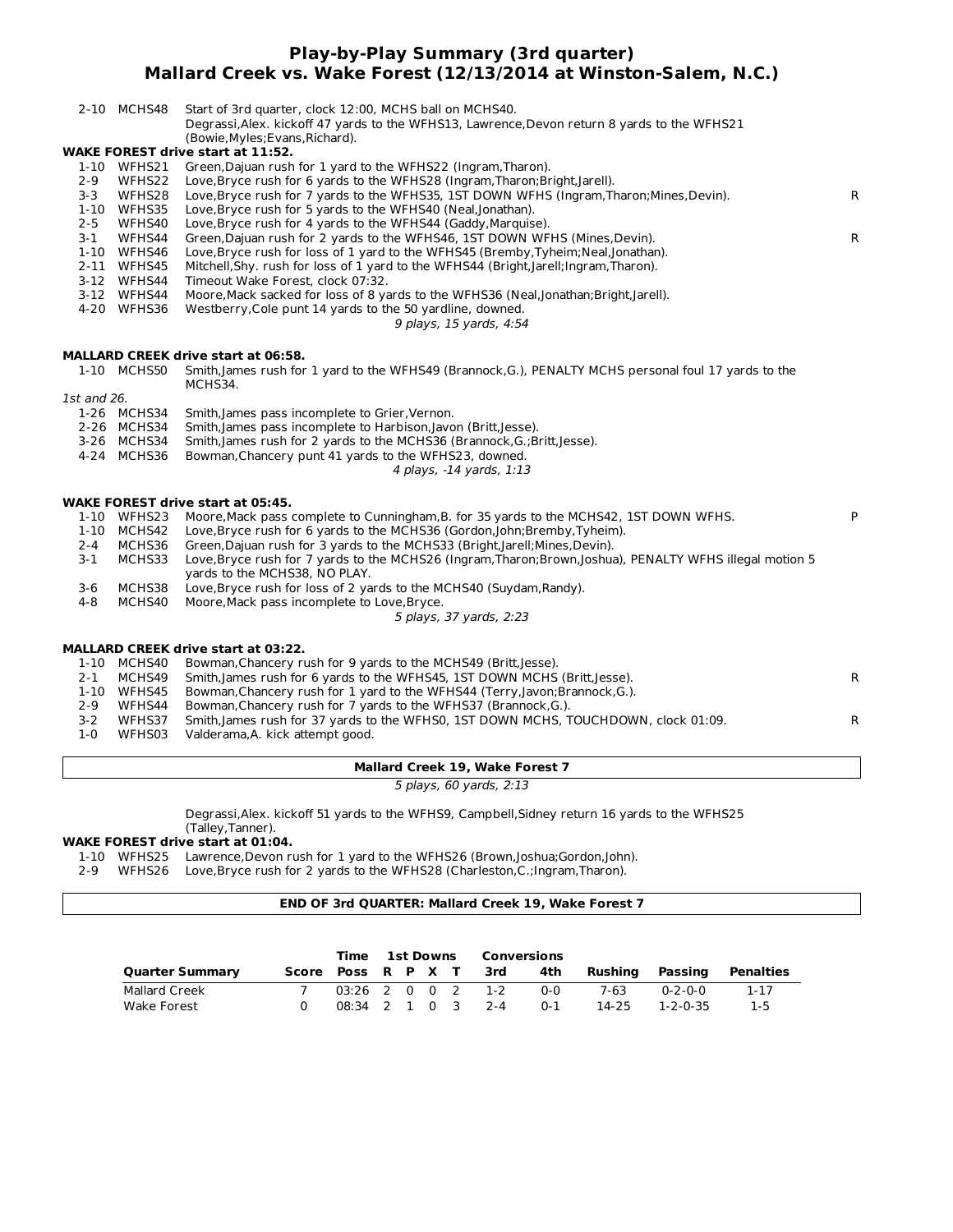# **Quickie Statistics (3rd Quarter Cumulative) Mallard Creek vs. Wake Forest (12/13/2014 at Winston-Salem, N.C.)**

|                                  | <b>MCHS</b>  | <b>WFHS</b>  |
|----------------------------------|--------------|--------------|
| Score                            | 19           |              |
| <b>FIRST DOWNS</b>               | 10           | 14           |
| <b>RUSHES-YARDS (NET)</b>        | 23-199       | 45-197       |
| <b>PASSING-YARDS (NET)</b>       | 64           | 43           |
| Passes Att-Comp-Int              | $14 - 3 - 0$ | $11 - 2 - 1$ |
| <b>TOTAL OFFENSE PLAYS-YARDS</b> | 37-263       | 56-240       |
| Fumble Returns-Yards             | $0 - 0$      | $1 - 0$      |
| Punt Returns-Yards               | $0 - 0$      | $0 - 0$      |
| Kickoff Returns-Yards            | $1 - 21$     | $4 - 56$     |
| Interception Returns-Yards       | $1 - 1$      | $0 - 0$      |
| Punts (Number-Avg)               | 4-108        | $2 - 53$     |
| Fumbles-Lost                     | $2 - 2$      | $0 - 0$      |
| Penalties-Yards                  | 10-97        | $3 - 25$     |
| Possession Time                  | 12:21        | 23:39        |
| <b>Third-Down Conversions</b>    | $3 - 7$      | $4 - 11$     |
| Fourth-Down Conversions          | $0 - 0$      | $0 - 2$      |

| <b>Rushing</b>                                                                              | No.             | Gain           | Loss  | Net      | TD           | Avg            | <b>Rushing</b>                   | No.            | Gain           | Loss              | Net      | TD              | Avg                     |
|---------------------------------------------------------------------------------------------|-----------------|----------------|-------|----------|--------------|----------------|----------------------------------|----------------|----------------|-------------------|----------|-----------------|-------------------------|
| Smith, James                                                                                | $\overline{12}$ | 183            | $-5$  | 178      | $\mathbf 0$  | 14.8           | Love, Bryce                      | 25             | 181            | $-7$              | 174      | $\mathbf 0$     | $\overline{7}$          |
| Bowman, Chancery                                                                            | 10              | 38             | $-7$  | 31       | $\mathbf 0$  | 3.1            | Green, Dajuan                    | 9              | 24             | 0                 | 24       | $\mathbf 0$     | 2.7                     |
|                                                                                             |                 |                |       |          |              |                | Lawrence.Devon                   | 3              | 6              | 0                 | 6        | $\mathbf 0$     | $\overline{2}$          |
|                                                                                             |                 |                |       |          |              |                | Mitchell, Shy.                   | $\overline{4}$ | $\mathbf{1}$   | $-1$              | $\Omega$ | $\mathbf 0$     | $\mathbf 0$             |
| Passing                                                                                     | $C-A-I$         |                | Yds   | TD       |              | <b>Sack</b>    | <b>Passing</b>                   | $C-A-I$        |                | Yds               | TD       |                 | Sack                    |
| Smith, James                                                                                | $3 - 14 - 0$    |                | 58    | $\Omega$ |              | 1              | Moore, Mack                      | $2 - 9 - 1$    |                | 27                | $\Omega$ |                 | $\mathcal{P}$           |
| Receiving                                                                                   |                 | No.            |       | Yards    |              | TD             | <b>Receiving</b>                 |                |                | No.               |          | Yards           | TD                      |
| Grier, Vernon                                                                               |                 | $\overline{7}$ |       |          | 41           | $\mathbf 0$    | Cunningham, B.                   |                |                | 3                 |          | $\overline{35}$ | $\mathbf 0$             |
| Horton, Kyle                                                                                |                 | 4              |       |          | 23           | 0              | Love, Bryce                      |                |                | 3                 |          | 8               | 0                       |
|                                                                                             |                 |                |       |          |              |                | Mitchell, Shy.                   |                |                | $\mathbf{1}$      |          | $\Omega$        | $\mathbf 0$             |
| Punting                                                                                     |                 | No.<br>Yds     |       | Avg      | In20         | тв             | <b>Punting</b>                   | No.            |                | Yds               | Avg      | In20            | ΤВ                      |
| Bowman, Chancery                                                                            |                 | 4              | 145   | 36.3     | $\mathbf{1}$ | $\overline{0}$ | Westberry, Cole                  |                | $\overline{2}$ | 53                | 26.5     | $\mathbf{1}$    | $\overline{0}$          |
| <b>Punt Returns</b>                                                                         |                 | No.            |       |          | Yards        | TD             | <b>Punt Returns</b>              |                |                | No.               |          | Yards           | TD                      |
|                                                                                             |                 |                |       |          |              |                |                                  |                |                |                   |          |                 |                         |
| <b>Kick Returns</b>                                                                         |                 | No.            |       |          | Yards        | TD             | <b>Kick Returns</b>              |                |                | No.               |          | Yards           | TD                      |
| Grier, Vernon                                                                               |                 | 1              |       |          | 21           | $\Omega$       | Campbell, Sidney                 |                |                | 2                 |          | $\overline{33}$ | $\overline{0}$          |
|                                                                                             |                 |                |       |          |              |                | Hodge, Darius<br>Lawrence, Devon |                |                | 1<br>$\mathbf{1}$ |          | 15<br>8         | $\mathbf 0$<br>$\Omega$ |
| <b>Tackles</b>                                                                              | UA-A            |                | Total |          | Sacks        | TFL            | <b>Tackles</b>                   | UA-A           |                | Total             |          | Sacks           | TFL                     |
| Ingram, Tharon                                                                              |                 | $3-9$          | 7.5   |          | 0.0          | 1.0            | Brannock.G.                      |                | $3-3$          | 4.5               |          | 0.0             | 0.0                     |
| Bright, Jarell                                                                              | $2 - 10$        |                | 7.0   |          | 1.5          | 3.5            | Small.Ki'mon                     |                | $3-0$          | 3.0               |          | 0.0             | 0.0                     |
| Mines, Devin                                                                                |                 | $4-6$          | 7.0   |          | 0.0          | 0.0            | Campbell, Jake                   |                | $0 - 3$        | 1.5               |          | 0.0             | 1.0                     |
| Gaddy, Marquise                                                                             |                 | $4 - 3$        | 5.5   |          | 0.0          | 0.0            | Britt, Jesse                     |                | $4 - 2$        | 5.0               |          | 0.0             | 0.0                     |
| <b>Time Scoring Play</b><br>Qtr                                                             |                 |                |       |          |              |                |                                  |                |                |                   |          |                 | V-H                     |
| 11:37 MCHS - Smith, James 70 yd TD RUSH 2-70 0:18<br>1st                                    |                 |                |       |          |              |                |                                  |                |                |                   |          |                 | $6 - 0$                 |
| 04:14 MCHS - Horton, Kyle 23 yd TD PASS from Smith, James 6-41 1:13<br>1st                  |                 |                |       |          |              |                |                                  |                |                |                   |          |                 | $12-0$                  |
| 02:36 WFHS - Love, Bryce 3 yd TD RUSH (KICK by Coates, Zach), 14-81 5:49<br>2 <sub>nd</sub> |                 |                |       |          |              |                |                                  |                |                |                   |          |                 | $12 - 7$                |
| 01:09 MCHS - Smith, James 37 yd TD RUSH (KICK by Valderama, A.), 5-60 2:13<br>3rd           |                 |                |       |          |              |                |                                  |                |                |                   |          |                 | $19-7$                  |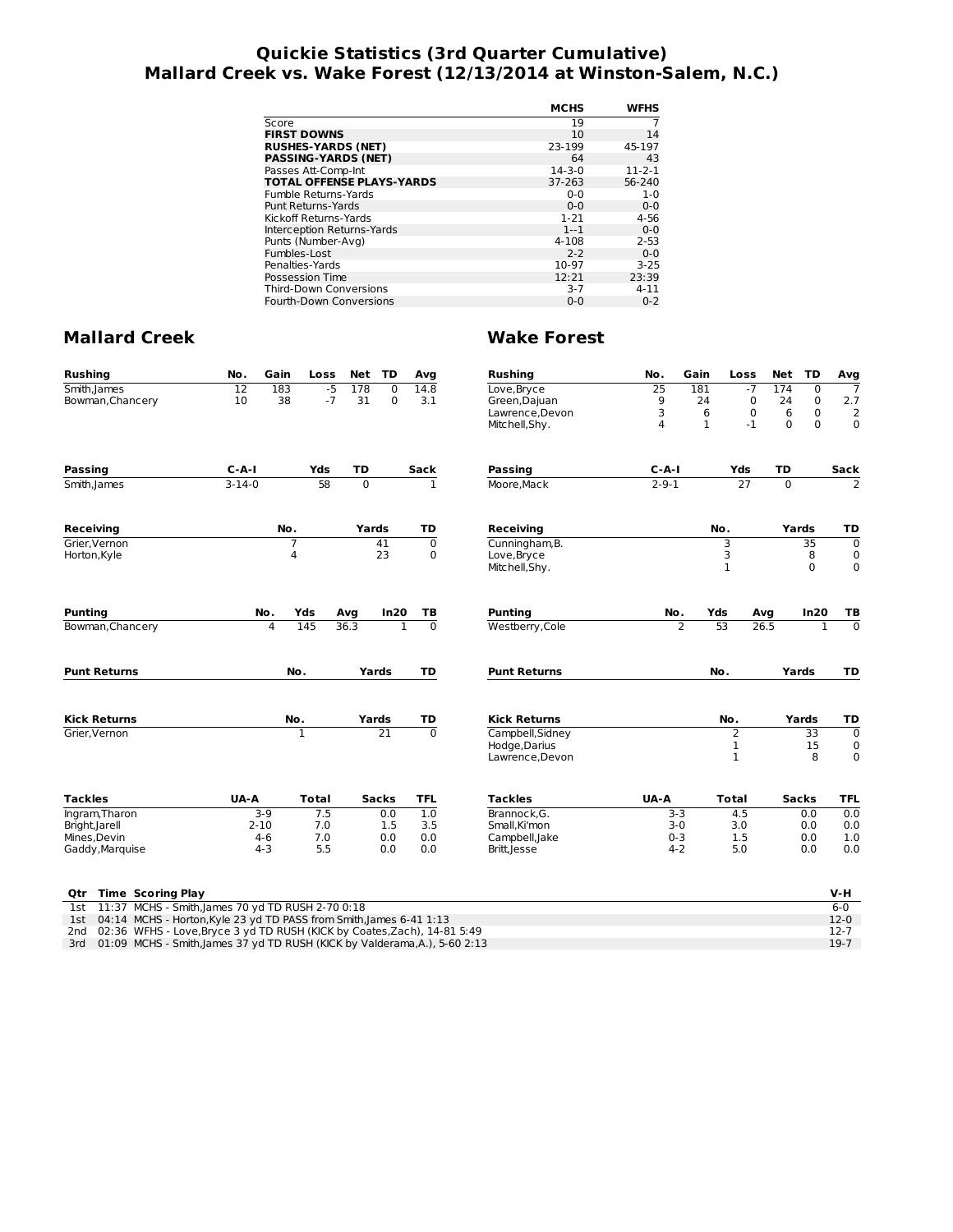# **Quickie Statistics (3rd Quarter only) Mallard Creek vs. Wake Forest (12/13/2014 at Winston-Salem, N.C.)**

|                                  | <b>MCHS</b> | WFHS        |
|----------------------------------|-------------|-------------|
|                                  |             |             |
| Score                            |             | 0           |
| <b>FIRST DOWNS</b>               | 2           | 3           |
| <b>RUSHES-YARDS (NET)</b>        | $7-63$      | 14-25       |
| <b>PASSING-YARDS (NET)</b>       | $\Omega$    | 35          |
| Passes Att-Comp-Int              | $2 - 0 - 0$ | $2 - 1 - 0$ |
| <b>TOTAL OFFENSE PLAYS-YARDS</b> | $9 - 63$    | 16-60       |
| Fumble Returns-Yards             | $0 - 0$     | $0 - 0$     |
| <b>Punt Returns-Yards</b>        | $0 - 0$     | $0 - 0$     |
| Kickoff Returns-Yards            | $0 - 0$     | $2 - 24$    |
| Interception Returns-Yards       | $0 - 0$     | $0 - 0$     |
| Punts (Number-Avg)               | $1 - 41.0$  | $1 - 14.0$  |
| Fumbles-Lost                     | $0 - 0$     | $0 - 0$     |
| Penalties-Yards                  | $1 - 17$    | $1 - 5$     |
| Possession Time                  | 03:26       | 08:34       |
| <b>Third-Down Conversions</b>    | $1 - 2$     | $2 - 4$     |
| <b>Fourth-Down Conversions</b>   | $0 - 0$     | $0 - 1$     |

# **Mallard Creek Wake Forest**

| <b>Rushing</b>                  | No.         | Gain             | Loss             | <b>Net</b>     | TD           | Avg            | <b>Rushing</b>                      | No.          | Gain         | Loss              | <b>Net</b>   | TD             | Avg                           |
|---------------------------------|-------------|------------------|------------------|----------------|--------------|----------------|-------------------------------------|--------------|--------------|-------------------|--------------|----------------|-------------------------------|
| Smith, James                    | 4           | 46               | $\Omega$         | 46             | $\Omega$     | 11.5           | Love, Bryce                         | 8            | 30           | $-3$              | 27           | $\overline{0}$ | $\overline{3.4}$              |
| Bowman, Chancery                | 3           | 17               | $\mathbf 0$      | 17             | $\Omega$     | 5.7            | Green, Dajuan                       | 3            | 6            | $\mathbf 0$       | 6            | $\pmb{0}$      | $\overline{2}$                |
|                                 |             |                  |                  |                |              |                | Lawrence, Devon                     | $\mathbf 1$  | $\mathbf{1}$ | 0                 | $\mathbf{1}$ | $\mathbf 0$    | $\mathbf{1}$                  |
|                                 |             |                  |                  |                |              |                | Mitchell, Shy.                      | $\mathbf{1}$ | $\Omega$     | $-1$              | $-1$         | $\Omega$       | $-1$                          |
| <b>Passing</b>                  | $C - A - I$ |                  | Yds              | TD             |              | Sack           | <b>Passing</b>                      | $C-A-I$      |              | Yds               | <b>TD</b>    |                | Sack                          |
| Smith, James                    | $0 - 2 - 0$ |                  | $\overline{0}$   | $\overline{0}$ |              | $\mathbf 0$    | Moore, Mack                         | $1 - 2 - 0$  |              | 27                | $\mathbf 0$  |                | T                             |
| Receiving                       |             | No.              |                  | Yards          |              | TD             | <b>Receiving</b>                    |              |              | No.               |              | Yards          | TD                            |
| Grier.Vernon                    |             | $\mathbf{1}$     |                  |                | $\Omega$     | $\overline{0}$ | Cunningham, B.                      |              |              | $\mathbf{1}$      |              | 35             | $\mathbf 0$                   |
|                                 |             |                  |                  |                |              |                | Love, Bryce                         |              |              | $\mathbf{1}$      |              | $\Omega$       | $\mathbf 0$                   |
| <b>Punting</b>                  |             | No.              | Yds              | Avg            | In20         | TB             | <b>Punting</b>                      | No.          | Yds          |                   | Avq          | In20           | ТB                            |
| Bowman, Chancery                |             | $\mathbf{1}$     | 41               | 41.0           | $\Omega$     | $\overline{0}$ | Westberry, Cole                     |              | $\mathbf{1}$ | 14                | 14.0         | $\Omega$       | $\overline{0}$                |
| <b>Punt Returns</b>             |             | No.              |                  |                | Yards        | TD             | <b>Punt Returns</b>                 |              |              | No.               |              | Yards          | TD                            |
| <b>Kick Returns</b>             |             | No.              |                  |                | Yards        | TD             | <b>Kick Returns</b>                 |              |              | No.               |              | Yards          | TD                            |
|                                 |             |                  |                  |                |              |                | Campbell, Sidney<br>Lawrence, Devon |              |              | 1<br>$\mathbf{1}$ |              | 16<br>8        | $\overline{0}$<br>$\mathbf 0$ |
| <b>Tackles</b>                  | UA-A        |                  | <b>Total</b>     |                | <b>Sacks</b> | <b>TFL</b>     | <b>Tackles</b>                      | UA-A         |              | <b>Total</b>      |              | <b>Sacks</b>   | <b>TFL</b>                    |
| Ingram, Tharon                  |             | $1 - 4$          | $\overline{3.0}$ |                | 0.0          | 1.0            | Brannock.G.                         | $2 - 2$      |              | $\overline{3.0}$  |              | 0.0            | 0.0                           |
| Bright, Jarell                  |             | $0 - 4$          | 2.0              |                | 0.5          | 1.5            | Britt, Jesse                        | $2 - 1$      |              | 2.5               |              | 0.0            | 0.0                           |
| Mines, Devin<br>Gaddy, Marquise |             | $1-2$<br>$1 - 0$ | 2.0<br>1.0       |                | 0.0<br>0.0   | 0.0<br>0.0     |                                     |              |              |                   |              |                |                               |
|                                 |             |                  |                  |                |              |                |                                     |              |              |                   |              |                |                               |

## **Qtr Time Scoring Play V-H**

3rd 01:09 MCHS - Smith,James 37 yd TD RUSH (KICK by Valderama,A.), 5-60 2:13 19-7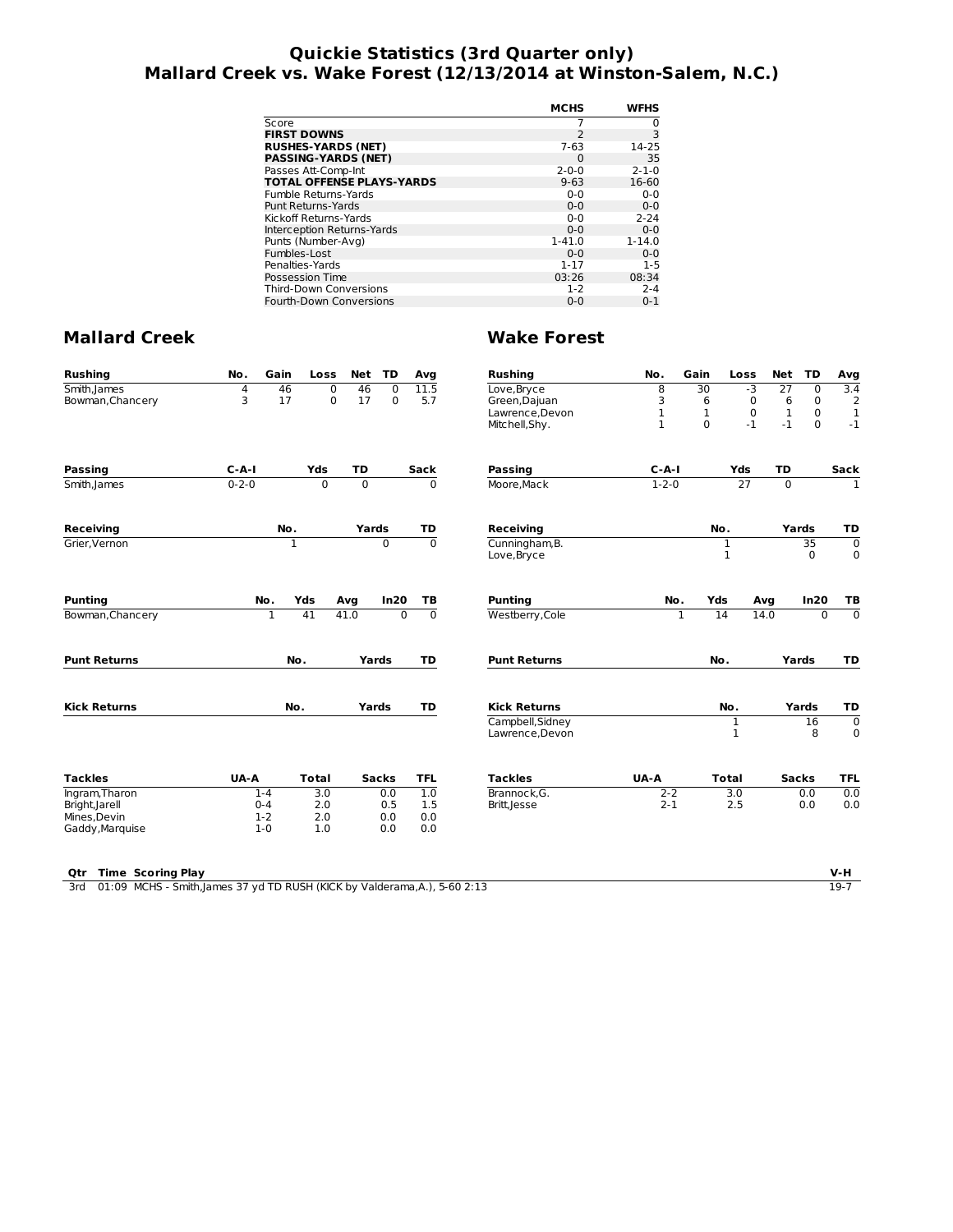# **Play-by-Play Summary (4th quarter) Mallard Creek vs. Wake Forest (12/13/2014 at Winston-Salem, N.C.)**

- 3-7 WFHS28 Start of 4th quarter, clock 12:00.
- 3-7 WFHS28 Moore,Mack pass incomplete to Pritzlaff,Jacob (Mines,Devin).
- 3 plays, 3 yards, 1:22 4-7 WFHS28 Westberry,Cole punt 38 yards to the MCHS34, Horton,Kyle return 13 yards to the MCHS47 (Kirby,Kirrian).

# **MALLARD CREEK drive start at 11:42.**

- 1-10 MCHS47 Bowman,Chancery rush for 7 yards to the WFHS46 (Campbell,Jake).
- 2-3 WFHS46 Bowman,Chancery rush for no gain to the WFHS46 (Brannock,G.).
- 3-3 WFHS46 Smith,James rush for no gain to the WFHS46 (Constantino,C.;Hodge,Darius).
- 4-3 WFHS46 Bowman,Chancery punt BLOCKED, recovered by WFHS Terry,Javon at MCHS43 (blocked by
	- Lawrence,Dexter), Terry,Javon for 6 yards to the MCHS37 (Gaddy,Marquise).

3 plays, 7 yards, 2:01

# **WAKE FOREST drive start at 09:41.**

|         |             | , ANL I ONLYT UITVE SLUIL UL VY. 41.                                                             |    |
|---------|-------------|--------------------------------------------------------------------------------------------------|----|
| 1-10    | MCHS37      | Love, Bryce rush for 3 yards to the MCHS34 (Ingram, Tharon; Ricketts, Travon).                   |    |
| $2 - 7$ | MCHS34      | Love, Bryce rush for 6 yards to the MCHS28 (Ingram, Tharon).                                     |    |
| 3-1     | MCHS28      | Green, Dajuan rush for 7 yards to the MCHS21, 1ST DOWN WFHS (Bright, Jarell).                    | R. |
|         | 1-10 MCHS21 | Moore, Mack pass incomplete to Cunningham, B., dropped pass.                                     |    |
|         | 2-10 MCHS21 | Love, Bryce rush for 3 yards to the MCHS18 (Suydam, Randy; Bright, Jarell).                      |    |
| $3 - 7$ | MCHS18      | Timeout Wake Forest, clock 07:35.                                                                |    |
| 3-7     | MCHS18      | Moore, Mack pass complete to Cunningham, B. for 18 yards to the MCHS0, 1ST DOWN WFHS, TOUCHDOWN, | P  |
|         |             | clock 07:28.                                                                                     |    |
| 1-0     |             | MCHS03 Coates, Zach kick attempt good.                                                           |    |
|         |             |                                                                                                  |    |

- **Mallard Creek 19, Wake Forest 14**
	- 6 plays, 37 yards, 2:13

Westberry,Cole kickoff 50 yards to the MCHS10, Grier,Vernon return 35 yards to the MCHS45 (Staley  $I_r$ .  $\Lambda$ .  $Torr_V$ ,  $Jayon$ 

|          | ji .,A.; ierry,javon). |   |
|----------|------------------------|---|
| ---- - - |                        | . |

| <b>MALLARD CREEK drive start at 07:18.</b> |  |
|--------------------------------------------|--|
| .                                          |  |

| 1-10 | MCHS45 | Smith, James pass complete to Grier, Vernon for 15 yards to the WFHS40, 1ST DOWN MCHS.                 |    |
|------|--------|--------------------------------------------------------------------------------------------------------|----|
| 1-10 | WFHS40 | Smith, James rush for 13 yards to the WFHS27, 1ST DOWN MCHS (Small, Ki'mon).                           | R. |
| 1-10 | WFHS27 | Bowman, Chancery rush for 2 yards to the WFHS25 (Campbell, lake; Brannock, G.).                        |    |
| 2-8  | WFHS25 | Smith, James pass incomplete to Horton, Kyle.                                                          |    |
| 3-8  | WFHS25 | PENALTY MCHS false start 5 yards to the WFHS30.                                                        |    |
| 3-13 | WFHS30 | Smith, James pass complete to Grier, Vernon for 29 yards to the WFHS1, 1ST DOWN MCHS (Staley Ir., A.). | D  |
| 1-0  | WFHS01 | Smith, James rush for 1 yard to the WFHS0, TOUCHDOWN, clock 05:09.                                     |    |
| 1-0  | WFHS03 | Timeout Mallard Creek, clock 05:09.                                                                    |    |

1-0 WFHS03 Valderama,A. kick attempt failed (blocked) (blocked by Small,Ki'mon).

# **Mallard Creek 25, Wake Forest 14**

6 plays, 55 yards, 2:09

Degrassi,Alex. kickoff 48 yards to the WFHS12, Love,Bryce return 33 yards to the WFHS45, out-of-bounds.

- **WAKE FOREST drive start at 05:00.**
- 1-10 WFHS45 Moore, Mack pass incomplete to Mitchell, Shy. (Brown, Joshua).<br>2-10 WFHS45 Moore, Mack pass complete to Mitchell, Shy. for 13 yards to the Moore, Mack pass complete to Mitchell, Shy. for 13 yards to the MCHS42, 1ST DOWN WFHS (Ingram, Tharon). P 1-10 MCHS42 Moore,Mack pass complete to Love,Bryce for 7 yards to the MCHS35 (Brown,Joshua;Neal,Jonathan).
- 2-3 MCHS35 Moore,Mack pass intercepted by Gaddy,Marquise at the MCHS0, Gaddy,Marquise return 19 yards to the MCHS19 (Cunningham,B.).

4 plays, 20 yards, 1:09

## **MALLARD CREEK drive start at 03:51.**

| $1 - 10$    | MCHS19      | Smith, James rush for 1 yard to the MCHS20 (Brannock, G.; Small, Ki'mon).                                                                            |    |
|-------------|-------------|------------------------------------------------------------------------------------------------------------------------------------------------------|----|
| $2 - 9$     | MCHS20      | Bowman, Chancery rush for 9 yards to the MCHS29, 1ST DOWN MCHS, out-of-bounds (Small, Ki'mon).                                                       | R  |
| $1 - 10$    | MCHS29      | Bowman, Chancery rush for 11 yards to the MCHS40, 1ST DOWN MCHS (Campbell, Jake; Small, Ki'mon).                                                     | R  |
| $1 - 10$    | MCHS40      | Bowman, Chancery rush for no gain to the MCHS40 (Hodge, Darius), PENALTY MCHS illegal procedure 5 yards<br>to the MCHS35. NO PLAY.                   |    |
| 1-15        | MCHS35      | Smith, James rush for 3 yards to the MCHS38 (Constantino, C.; Campbell, Jake).                                                                       |    |
|             | 2-12 MCHS38 | Bowman, Chancery rush for 5 yards to the MCHS43, out-of-bounds (Thomas, Tyler), PENALTY WFHS personal<br>foul 15 yards to the WFHS42, 1ST DOWN MCHS. | F. |
| 1st and 10. |             |                                                                                                                                                      |    |
| $1 - 10$    | WFHS42      | TEAM rush for loss of 14 yards to the MCHS44, timeout Wake Forest, clock 00:58.                                                                      |    |
| $2 - 24$    | MCHS44      | TEAM rush for 11 yards to the WFHS45.                                                                                                                |    |
| 3-13        | WFHS45      | TEAM rush for loss of 1 yard to the WFHS46.                                                                                                          |    |
| 4-14        | WFHS46      | End of game, clock 00:00.                                                                                                                            |    |
|             |             | $0$ playe $25$ varde $2.51$                                                                                                                          |    |

8 plays, 35 yards, 3:51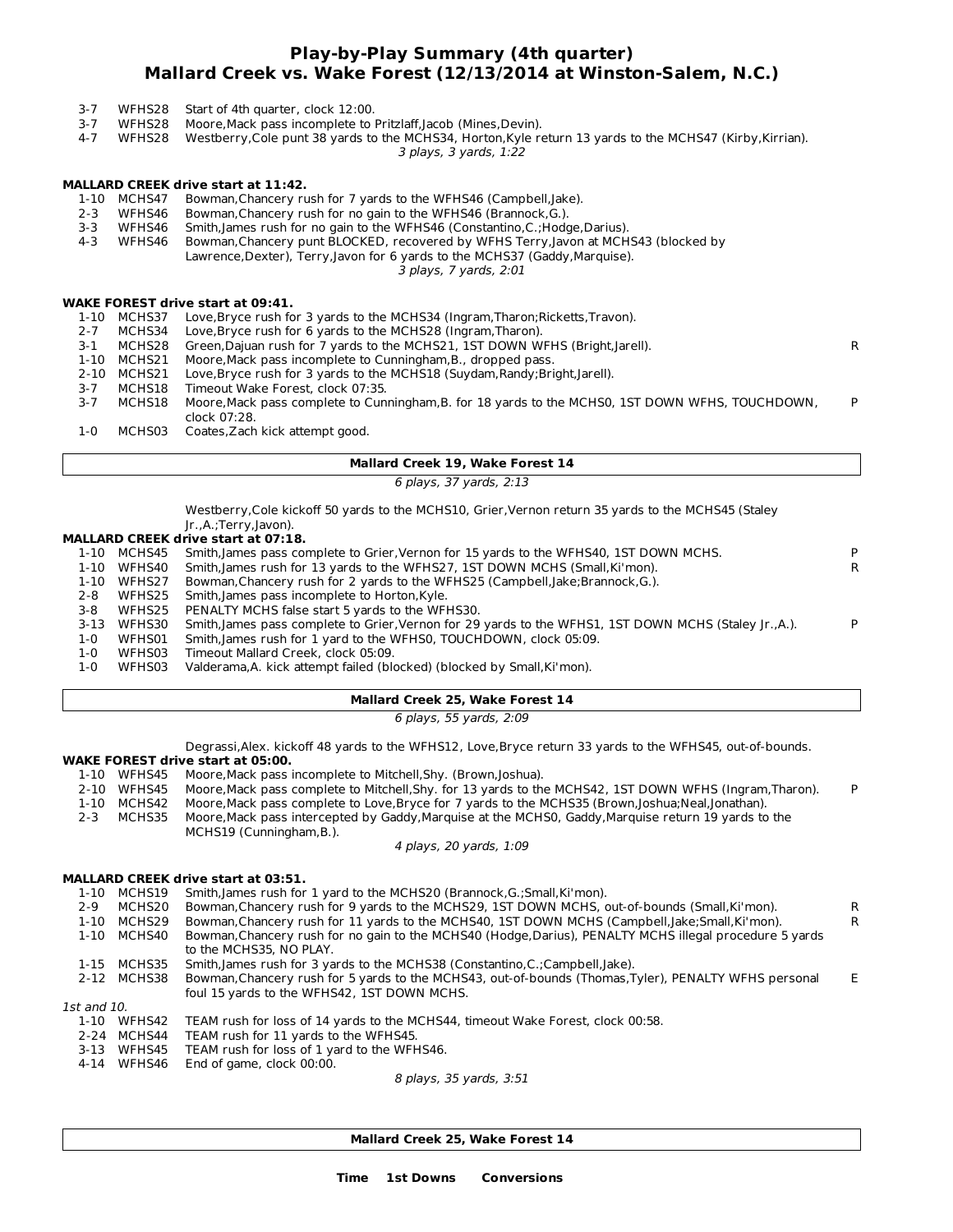**Time 1st Downs Conversions**

| <b>Quarter Summary</b> | Score Poss R P X T 3rd |                     |  |  |     | 4th Rushing Passing |          | Penalties                 |
|------------------------|------------------------|---------------------|--|--|-----|---------------------|----------|---------------------------|
| Quaturte C Summary     | Scôre Poss R P X T 3rd |                     |  |  | 4th |                     |          | Rushing Passing Penalties |
| Wake Forest            |                        | $03:49$ 1 2 0 3 2-3 |  |  | ი-ი | 4-19                | 3-7-1-38 | $1 - 15$                  |